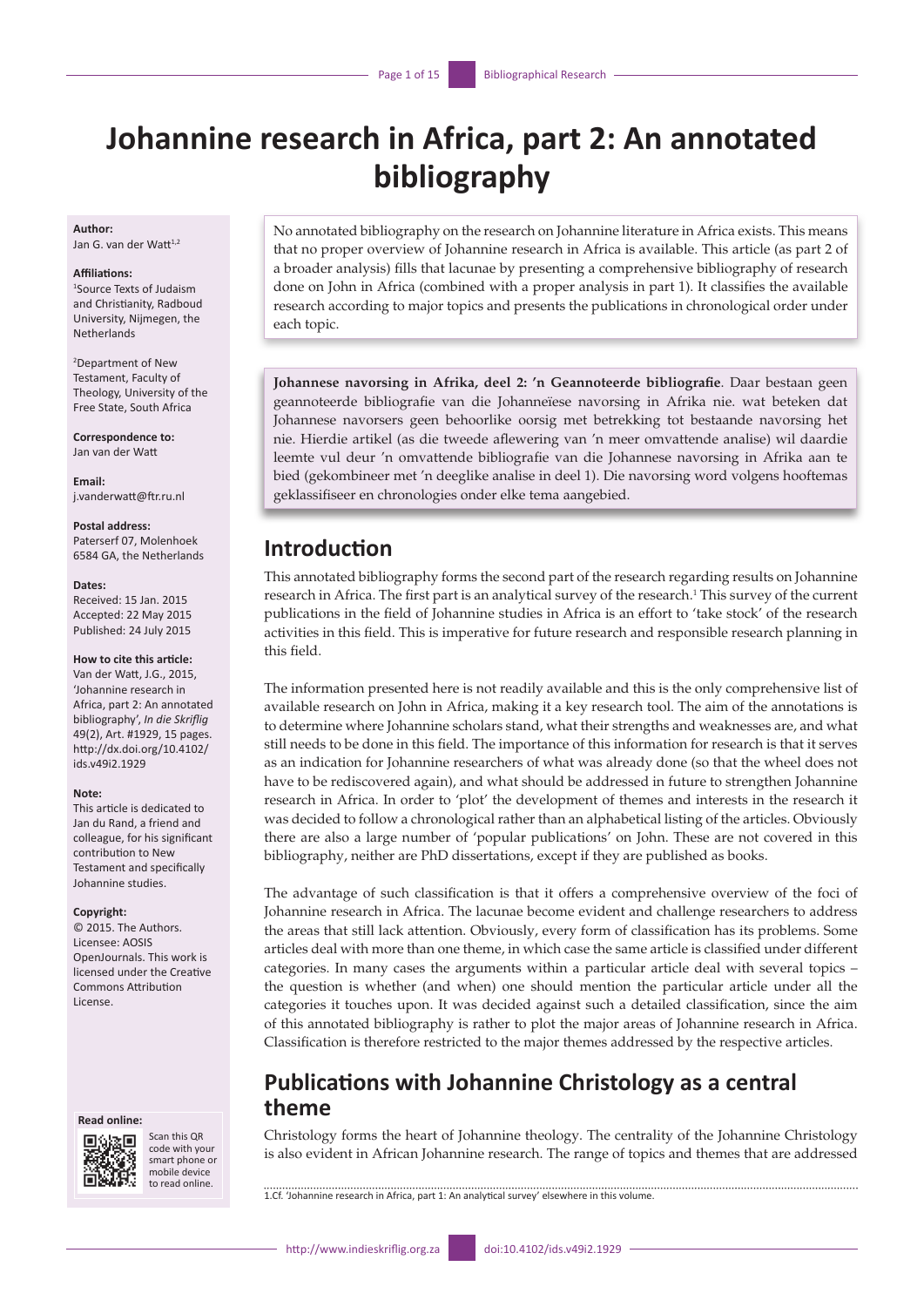varies, focusing both on general Christological themes as well as articles focusing on specific aspects of Christology that form part of the African 'oeuvre'. This is one of the more fruitful areas of African Johannine research.

Bidzoga, G.R., 2006, 'Jesus, the way to the Father in John 14:1–14: A link with the African situation today', *Hekima Review* 35, 33–45.

Botha, J.E., 1991, *Jesus and the Samaritan woman: A speech act reading of John 4:1*–*42*, Brill, Leiden.

Du Rand, J.A., 1980, 'Nuwere perspektiewe in die studie van die Christologie van die Evangelie volgens Johannes', in A.B. du Toit (red.), *Die Nuwe-Testamentiese wetenskap vandag*, pp. 78–118, Universiteit van Pretoria, Pretoria.

Du Rand, J.A., 1985, 'The characterisation of Jesus as depicted in the fourth Gospel', *Neotestamentica* 19, 18–36.

Du Rand, J.A., 2002, 'Die Johannese Logos kom opnuut tuis in Afrika', *Verbum et Ecclesia* 23(1), 80–91.

Du Rand, J.A., 2002, 'The Johannine Jesus in Africa?', in F. Segovia, A. Culpepper & J. Painter (eds.), *Word, theology, and community in John,* pp. 211–228, Fortress, Philadelphia.

Folarin, G.O., 2002, 'Functional Christology in the fourth Gospel: Implications for African Christianity', *African Journal of Biblical Studies* 18(2), 22–38.

Gitari, D., 1996, 'The good shepherd: Ezekiel 34, John 10 and Psalm 23', in D. Gitari & K. Bediako (eds.), *In season and out of season: Sermons to a nation,* pp. 128–130, Regnum, Carlisle.

Lioy, D., 2007, 'Jesus as Torah in John 2:1–22', *Conspectus* 4, 23–39.

Manus, C.U., 1991, 'Jesus and the Jewish authorities in the fourth Gospel', in W. Amewowo, P. Arowele & B. Balembo (eds.), *Johannine communities,* pp. 135–155, Catholic Faculty of Kinshasa, Kinshasa.

Manus, C.U., 2002, 'Reconstructing Christology for Africa of the 21st century: A re-reading of Mark 11:15–19 and parallels: Matt. 21:12–17; Lk. 19:45–48; John 2:13–22', *African Journal of Biblical Studies* 18(2), 1–21.

Mbachu, H., 1996, *Cana and Calvary revisited in the fourth Gospel narrative: Mario-Christology in context,* Hansel-Hohenhausen, Frankfurt.

Nortjé, S.J., 1996, 'Lamb of God (John 1:29): An explanation from ancient Christian art', *Neotestamentica* 30(1), 141–150.

Nwigure, N.S., 2003, 'Johannine Christology: A critical analysis', in S.O. Abogunrin & J.O. Akao (eds.), *Christology in African context,* pp. 195–203, Nigerian Association of Biblical Studies, Ibadan.

Obielosi, D.C., 2008, *Servant of God in John,* Peter Lang, Frankfurt am M.

Oguike, D.C.A., 2003, 'Johannine Christology', in S.O. Abogunrin & J.O. Akao (eds.), *Christology in African context,*  pp. 192–205, Nigerian Association of Biblical Studies, Ibadan.

Owan, K.J.N., 1996, 'Jesus, justice and John 10:10: Liberation hermeneutics in the Nigerian context', *Nigerian Journal of Theology* 10(1), 18–42.

Sindima, H.J., 1990, 'Moyo: Fullness of life – A hermeneutic of the Logos in John's Prologue', *African Christian Studies* 6(4), 50–62.

Suggit, J., 1999, 'Jesus the gardener: The atonement in the fourth Gospel as re-creation', *Neotestamentica* 33, 161–168.

Van Aarde, A.G. & Ingram, R., 2005, 'Van Plato tot Augustinus: Die vroeë *Wirkungsgeschichte* van die Logosmotief in Johannes', *Ekklesiastikos Pharos* 87, 235–258.

Van der Watt, J.G., 1993, 'Jesus, God of Mens!? 1 Joh 1:1–4 eksegeties oorweeg', *Nederduitse Gereformeerde Teologiese Tydskrif* 34(3), 275–292.

Van der Watt, J.G., 2002, 'The presence of Jesus through the Gospel of John', *Neotestamentica* 36(1–2), 89–95.

Van der Watt, J.G., 2007, 'I am the bread of life: Imagery in John 6:32–51', *Acta Theologica* 27(2)*,* 186–204.

Van der Watt, J.G., 2007, 'The father shows the son everything: The imagery of education in John 5,19–23', *Acta Patristica et Byzantina* 18, 263–276.

Van der Watt, J.G., 2009, 'Waarheid in die Evangelie van Johannes', *Acta Patristica et Byzantina* 20, 159–178.

# **Publications predominantly dealing with pneumatology in John**

Without a clear understanding of how spirits and powers work within a holistic worldview, African Christianity cannot be understood. Survival in this world implies proper control and manipulation of the influence of spirits on one's personal and social life. It is therefore surprising that so little African research is available on the Spirit in John. The majority of research is done by southern (white) scholars. African Johannine scholars across the continent need to pay more attention to this aspect of the Johannine material if they want to explore the impact the text could have on African Christianity in any significant depth. In particular, the imagery of the Paraclete that concretises the presence of Jesus amongst the Johannine Christians should not be overlooked.

Botha, J.E. & Tuppurainen, R., 2008, 'The roles of the Spirit in John 16:4b–15: An integrated reading', *Acta Patristica et Byzantina* 19, 23–43.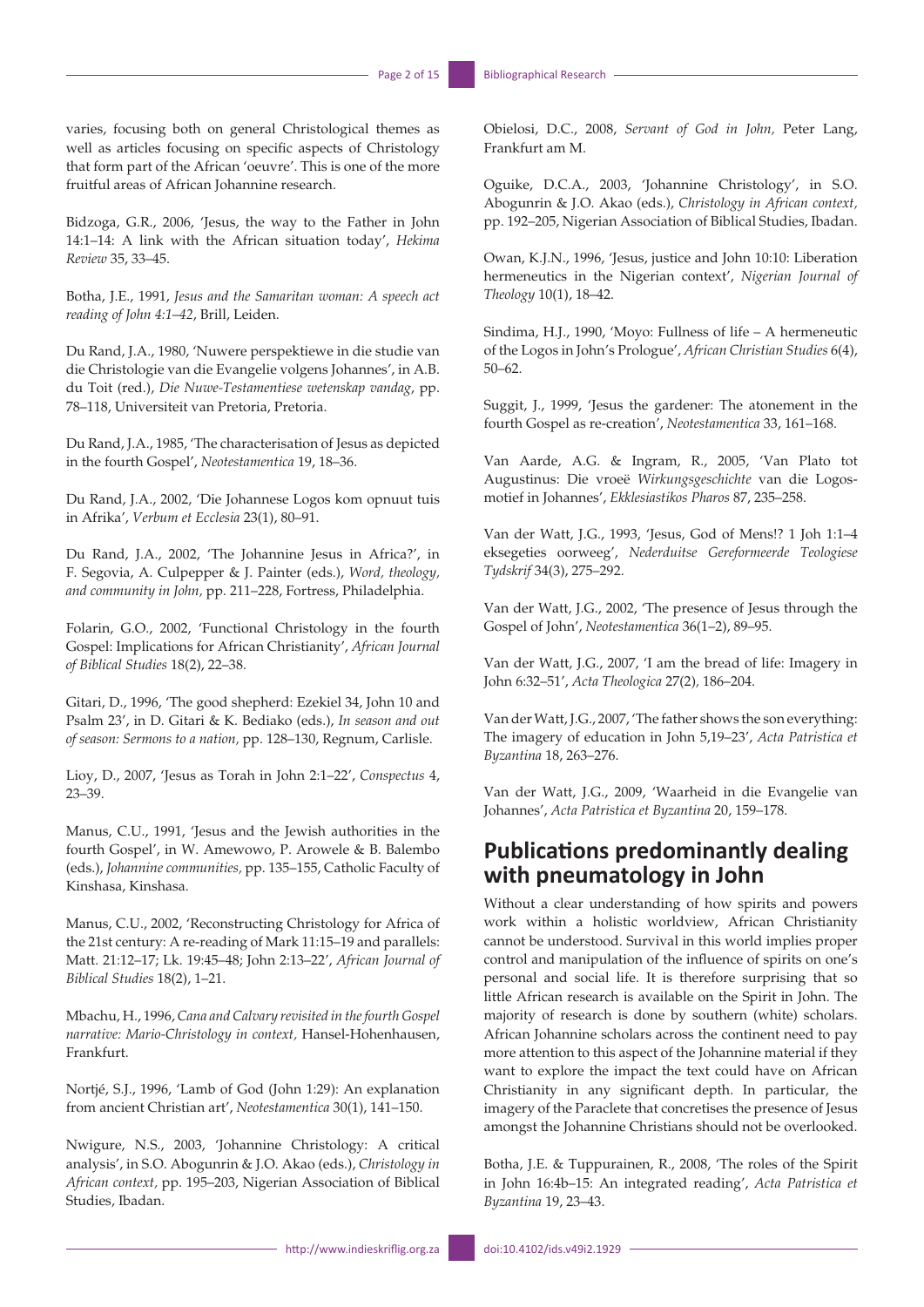Draper, J.A., 1992, 'The soteriological function of the Spirit/ Paraclete in the farewell discourses in the fourth Gospel', *Neotestamentica* 26(1), 13–29.

Joubert, J., 2007, 'Johannine metaphors/symbols linked to the Paraclete-Spirit and its theological implications', *Acta Theologica* 27(1), 83–104.

Osunwoke, C.I., 2006, 'The Holy Spirit and the 21st century church', *Journal of New Testament Research* 1, 92–112.

Rwehumbiza, R.K.P., 1991, 'Presence and activity of the Holy Spirit in Johannine community', in W. Amewowo, P. Arowele & B. Balembo (eds.), *Johannine communities,*  pp. 202–241, Catholic Faculty of Kinshasa, Kinshasa.

Van der Watt, J.G., 2000, '"The Spirit gives life": Reading 1 John in African context', *Protokolle zur Bibel* 9(1), 1–22.

# **Publications focusing on salvation (soteriology) in John**

Christology and soteriology overlap in John – Jesus is the one who brings life to those who are dead and light to those who are in the darkness. Since this is a significant characteristic of the Gospel it is to be expected that this topic will receive due attention. This is obviously a wide theme in John and the variety of topics vouch for this, such as life, birth, faith, atonement, the cross-events, et cetera are also addressed in African Johannine research.

Adamo, D.T., 1989, *Sin in John's Gospel, ERT* 13(3), 216–227.

Adamo, D.T., 1990, 'Jesus' resurrection and his disciple's acceptance: An exegetical study of John chapter 20', *Deletion Biblikos Meleton* 19(2), 13–21*.*

Ahoua, R., 2008, *The transference of the three mediating institutions of salvation from Caiaphas to Jesus: A study of Jn 11:45*–*54 in the light of the Akan myth crossing the river,* Peter Lang, Bern.

Draper, J.A., 1992, 'The soteriological function of the Spirit/ Paraclete in the farewell discourses in the fourth Gospel', *Neotestamentica* 26(1), 13–29.

Dube, M.W., 1996, *Saviour of the world but not of this world: A post-colonial reading of spatial construction in John,* Scholars, Atlanta.

Du Preez, J., 1975, '"Sperma tou Theou" in 1 Joh 3:9', *Neotestamentica* 9, 105–110.

Du Rand, J.A., 1988, 'Die betekenis van Martha se belydenis volgens die vertelling van Johannes 11:27', *Fax Theologica* 8(2), 30–39.

Du Toit, A.B., 1990, 'Sondebelydenis volgens 1 Johannes', *Nederduitse Gereformeerde Teologiese Tydskrif* 31(4), 520–525.

Du Toit, A., 1991, 'The aspect of faith in the Gospel of John with special reference to the farewell discourses of Jesus', *Neotestamentica* 25(2), 327–340.

Kok, J., 2009, 'Die opstanding van Jesus as kulminerende genesingshandeling in Johannes', *Verbum et Ecclesia* 30(1), 112–147.

Kok, J., 2011, 'The chaos of the cross as fractal of life: The birth of the post resurrection, missional dimension in John', *Neotestamentica* 45(1), 130–145.

Monsengwo, P.L., 1991, 'La foi dans les Ecrits johanniques', in W. Amewowo, P. Arowele & B. Balembo (eds.), *Johannine communities,* pp. 10–27, Catholic Faculty of Kinshasa, Kinshasa.

Ndayango, A.C.C., 2001, *Wunder, Glaube, und Leben bei Johannes: Eine exegetisch-hermeneutische Studie am Beispiel von Joh 3 im Hinblick auf die Inkulturationsaufgabe'* Norbert, Bonn.

Suggit, J., 1999, 'Jesus the gardener: The atonement in the fourth Gospel as re-creation', *Neotestamentica* 33(1), 161–168.

Umorem, A., 1993, *Being born again: An interpretation of Jn. 3:3, in relation to Christian religious experiences*, Catholic Theological Association of Nigeria, Lagos.

Van der Watt, J.G., 1985, 'A new look at John 5:25–29 in the light of the use of the term "eternal life" in the Gospel according to John', *Neotestamentica* 19, 71–86.

Van der Watt, J.G., 1987, 'Eternal life in John's Gospel: A denotative investigation', *Nederduitse Gereformeerde Teologiese Tydskrif* 28(4), 255–262.

Van der Watt, J.G., 1995, '"Daar is die Lam van God …": Versoenende offertradisies in die Evangelie volgens Johannes', *Skrif en Kerk* 16(1), 142–158.

Van der Watt, J.G., 2002, 'Verheerliking en die kruis? Die Johannese herinterpretatsie van die kruis as glorie (*doxa*)', *Nederduitse Gereformeerde Teologiese Tydskrif* 43(3/4), 606–615.

Van der Watt, J.G., 2003, 'The cross/resurrection-events in the Gospel of John with special emphasis on the confession of Thomas (20:28)', *Neotestamentica* 37(1), 127–145.

Van der Watt, J.G., 2003, 'Waar is God werklik? Redding in die Evangelie volgens Johannes', *Nederduitse Gereformeerde Teologiese Tydskrif* 44(3/4), 586–577.

Van der Watt, J.G., 2004, 'Hoe akkuraat kan 'n Bybelvertaling wees? Geboorte (gennaō) in 1 Johannes 5:1-4 as voorbeeld', *Hervormde Teologiese Tydskrif* 60(3), 1–22.

Van der Watt, J.G., 2005, 'Salvation in the Gospel according to John', in J.G. van der Watt (ed.), *Salvation in the New Testament: Perspectives on soteriology,* pp. 101–131, Brill, Leiden.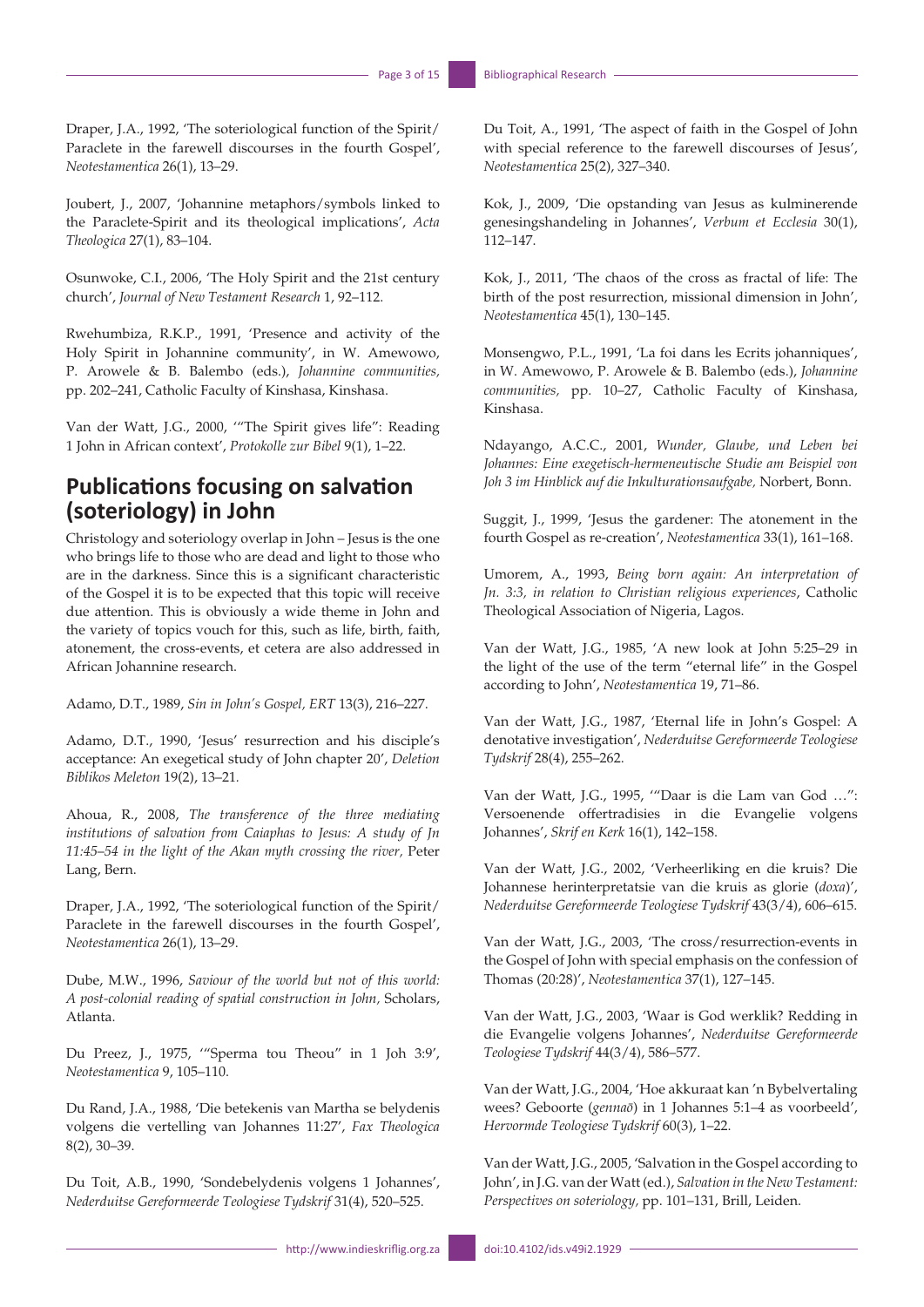Van der Watt, J.G., 2012, 'Redding in die Evangelie volgens Johannes', *Nederduitse Gereformeerde Teologiese Tydskrif*  53(1/2), 158–178, electronically available: http://ngtt. journals.ac.za/pub/issue/view/6/showToc

# **Publications on ecclesiology in African Johannine research**

Although several articles deal with ecclesiological issues in Johannine literature, there is no clear unity of interest. The articles cover a variety of texts and themes. The church in Africa was, and is, discovering and establishing its ecclesiological nature over the last couple of decades. Therefore it is a pity that the Johannine ecclesiology with its strong focus on community, fellowship, sharing and unity is not explored in more detail, since these are all aspects that are importance to African life. John could offer many valuable insights to the African Christian communities. Research in this area is dearly needed.

Arowelle, P.J., 1991, 'The scattered children of God (John 11:52): A Johannine ecclesial cliché', in W. Amewowo, P. Arowele & B. Balembo (eds.), *Johannine communities,*  pp. 181–201, Catholic Faculty of Kinshasa, Kinshasa.

Diouf, J.-N., 1999, 'La nouvelle renaissance dans le Prologue de Saint Jean (Jn 1,11–13)', in J.-B. Matand Bulembat, P.D. Njoroge, L. Mhagama & P. Zoungrana (eds.), *The church as family and biblical perspectives,* pp. 99–112, Catholic Faculty of Kinshasa, Kinshasa.

Du Rand, J.A., 1986, 'Johannes 17: Jesus se gebed om eenheid en solidariteit te midde van krisis en konflik', in J.C. Breytenbach (red.), *Eenheid en konflik,* pp. 105–133, NG Kerkboekhandel, Pretoria.

Du Rand, J.A., 1992, 'A story and a community: Reading the first farewell discourse (John 13:31–14:31) from narratological and sociological perspectives', *Neotestamentica* 26(1), 31–45.

Draper, J.A., 1991, 'The Johannine community and its implications for a democratic Society', in K. Nurnberger (ed.), *A democratic vision for South Africa,* pp. 115–136, Encounter Publications, Pietermaritzburg.

Draper, J.A., 1997, 'Temple, tabernacle and mystical experience in John', *Neotestamentica* 31(2), 263–288.

Draper, J.A., 2000, 'Holy seed and the return of the diaspora in John 12:24', *Neotestamentica* 34(2), 347–359.

Lombard, H.A., 1998, 'Orthodoxy and other-worldliness of the church: Johannine perspectives on Christianity in a new South Africa', *Neotestamentica* 32(2), 497–508.

Moruthane, S.W. & Nortje-Meyer, L., 2008, 'Family imagery in John', *Ekklesiastikos Pharos* 90, 81–97.

Olivier, W.H. & Van Aarde, A.G., 1991, 'The community of faith as a dwelling-place of the Father: "Basileia tou Theou" as "household of God" in the Johannine farewell discourse', *Neotestamentica* 25(2), 379–400.

Smit, G., 2011, 'Witness in John 1–4: Towards an emerging, missiological church', *Verbum et Ecclesia* 32(1), 7. doi: 10.4102/ ve.v32i1.389

Snodderly, B. & Van der Merwe, D.G., 2007, 'Status regeneration in first John: Social scientific and literary perspectives', *Acta Patristica et Byzantina* 18, 179–213.

Umoh, C., 2005, 'Authority, crisis and conflict in the Johannine community: An inculturation hermeneutic of 1 John', *Journal of Inculturation Theology* 7(1), 15–30.

Van der Merwe, D.G., 2002, 'The character of "unity" expected among the disciples of Jesus according to John 17:20–23', *Acta Patristica et Byzantina* 13, 222–252.

## **Johannine eschatology in African research**

Eschatology as a specific theme has played a minimal role in African Johannine studies up to this point, except for two articles that were published as the result of a conference held in Pretoria on the eschatology of the New Testament. There are, however, some articles that deal with issues that could be described as expressions of realised eschatology, but the aim of these articles is not to deal with eschatology as such.

Maritz, P., 2007, 'Some time in John: Tensions between the hour and eternity in John 17', *Neotestamentica* 41(1), 112–130.

Van der Merwe, D.G., 2002, '*Hōra*, a possible theological setting for understanding Johannine eschatology', *Acta Patristica et Byzantina* 13, 253–285.

Van der Watt, J.G., 2011, 'Eschatology in the Gospel according to John', in J.G. van der Watt (ed.), *Eschatology of the New Testament and some related documents*, pp. 109–140, Mohr Siebeck, Tübingen

### **Publications on the ethics of John**

Over the last three decades there was an evergreen interest in the ethics of John, mainly in the South. Some of the leading work on the ethics of John was done by Africans, who were also largely responsible for the current revival of interest in Johannine ethics. The publications range from general articles that explore the ethical structure of John, to publications on detailed ethical issues.

Botha, J.E. & Rousseau, P.A., 2005, 'For God did not love the whole world – only Israel! John 3:16 revisited', *HTS Hervormde Teologiese Studies* 61(4), 1149–1168.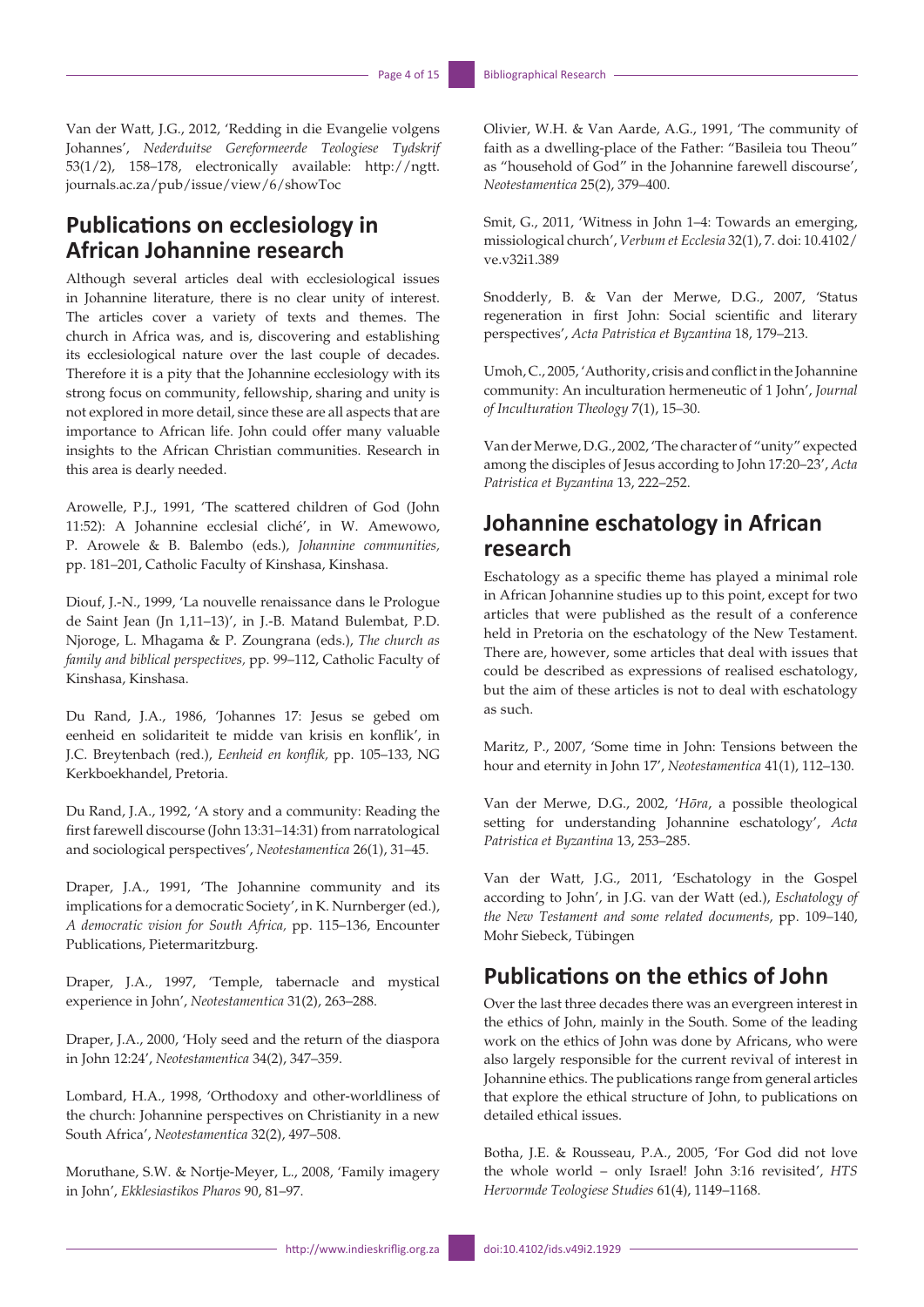Draper, J.A., 1999, '"My Father is working until now and I am working" (John 5:17): Reflections on a theology of work and rest', *Bulletin for Contextual Theology* 6(3), 43–47.

Du Rand, J.A., 1980, '"In waarheid en liefde …": 'n Metodologiese sleutel tot die verstaan van die tweede Johannesbrief', *Humanitas* 5(4), 317–326.

Du Rand, J.A., 1982, *Entole in die Johannesevangelie en -briewe*, Nuwe-Testamentiese Werkgemeenskap in Suid-Afrika, Pretoria.

Du Rand, J.A., 1989, 'Johanneïese identifikasie – Etiese momente in die Johannesbriewe', *Nederduitse Gereformeerde Teologiese Tydskrif* 30(2), 29–47.

Du Rand, J.A., 1990, '"Verstaan julle wat Ek vir julle gedoen het?" (Joh 13:12): Die voetewassing as Johannese *hupodeigma'*, in L. Nortje (red.),*' Hupodeigma – 'n Vriend in ons poorte: Feesbundel vir PJ du Plessis*, pp. 61–74, Randse Afrikaanse Universiteit, Johannesburg.

Le Roux, E., 2010, 'n Johannese perspektief op die huwelik, geslagsrolle en seksualiteit in 'n postmoderne samelewing', *Verbum et Ecclesia* 31(1), 8 pages online. doi: 10.4102/ ve.v31i1.347.

Makambu, A., 2009, '"Les pauvres, vous les aurez toujours avec vous" (Jn 12,8): Amour de Jésus versus service des pauvres?', in P. Bere, A. Kabasele, M.S. Nwachukwu & A. Umoren (eds.), *Poverty and riches in the Bible,* pp. 213–237, Panafrican Association of Catholic Exegetes, Kinshasa.

Omotoye, R., 2006, 'Jesus Christ and the adulterous woman: A case for embracing HIV/AIDS patients in Nigeria', in S.O. Aborgunrin & J.O. Akao (eds.), *Biblical view of sex and sexuality from African perspective*, pp. 300–308, Nigerian Association of Biblical Studies, Ibadan.

Ras, J.M.J., 2010, 'Jesus, moral regeneration and crime in the Gospel of John', *Inkanyiso* 2(2), 115–121.

Schaeffler, E., 2006, 'Jesus' non-violence at his arrest: The synoptics and John's Gospel Compared', *Acta Patristica et Byzantina* 17, 312–326.

Van der Merwe, D.G., 2001, '*Imitatio Christi* in the fourth Gospel', *Verbum et Ecclesia* 22(1), 131–148.

Van der Watt, J.G., 1988, 'Broederliefde in 1 Johannes', in J.C. Breytenbach (red.), *Kerk en konteks*, pp. 65–76, NG Kerk-Uitgewers, Pretoria.

Van der Watt, J.G., 1993, 'Julle moet mekaar liefhê: Etiek in die Evangelie volgens Johannes', *Scriptura* (S9a), 74–96.

Van der Watt, J.G., 1997, 'Liefde in die familie van God', *Hervormde Teologiese Studies* 53(3), 543–556.

Van der Watt, J.G., 1999, 'Ethics in 1 John: A literary and socioscientific perspective', *Catholic Biblical Quarterly* 61(4), 491–511.

Van der Watt, J.G., 2006, 'Ethics alive in imagery', in J. Frey, J.G. van der Watt & R. Zimmermann (eds.), *Imagery in the Gospel according to John/Bildersprache im Johannesevangelium,* pp. 421–448, Mohr Siebeck, Tübingen.

Van der Watt, J.G., 2006, 'Ethics and ethos in the Gospel according to John', *Zeitschrift für die Neutestamentliche Wissenschaft* 97(2), 147–176.

Van der Watt, J.G., 2006, 'Radical social redefinition and radical love: Ethics and ethos in the Gospel according to John', in J.G. van der Watt (ed.), *Identity, ethics, and ethos in the New Testament*, pp. 107–137, De Gruyter, Berlin.

Van der Watt, J.G., 2009, 'The good and the truth in John', in E. Poplutz (ed.), *Studien zu Matthäus und Johannes/Études sur Matthieu et Jean, Festschrift für Jean Zumstein*, pp. 317–333, Theologische Verlag Zürich, Zürich.

Van der Watt, J.G., 2009, 'Waarheid in die Evangelie van Johannes', *Acta Patristica et Byzantina* 20, 159–178.

Van der Watt, J.G., 2010, 'Ethics through the power of language: Some exploration in the Gospel according to John', in J.G. van der Watt & R. Zimmermann (eds.), *Moral language in the New Testament*, pp. 139–167, Mohr Siebeck, Tübingen.

Van der Watt, J.G., 2011, 'The Gospel of John's perception of ethical behavior', *In die Skriflig* 45(2/3), 431–447.

Van der Watt, J.G., 2011, *"Thou shalt … do the will of God": Does the New Testament have anything to say for today?* Radboud University Nijmegen, Nijmegen.

Van der Watt, J.G., 2012, 'Ethics of/and the opponents of Jesus in John's Gospel', in J.G. van der Watt & R. Zimmermann (eds.), *Rethinking the ethics of John,* pp. 175–191, Mohr Siebeck, Tübingen.

Van der Watt, J.G. & Kok, J., 2008, 'Die reaksie van Jesus en sy dissipels op geweld in die Evangelie van Johannes', *Hervormde Teologiese Studies* 64(4), 1813–1835.

Van der Watt, J.G. & Kok, J., 2008, 'Geweld in die Evangelie van liefde: Die perspektief van die Evangelie van Johannes op geweld teen Jesus en sy dissipels', *Hervormde Teologiese Studies* 64(4), 1793–1812.

Van der Watt, J.G. & Kok, J., 2012, 'Violence in a Gospel of love', in P.G.R. de Villiers & J.W. van Henten (eds.), *Coping with violence in the New Testament,* pp. 151–183, Brill, Leiden.

Van Zyl, C. & Nortje-Meyer, S.J., 2007, 'Footwashing as a family event in John 13:1–20', *Ekklesiastikos Pharos* 89, 341–351.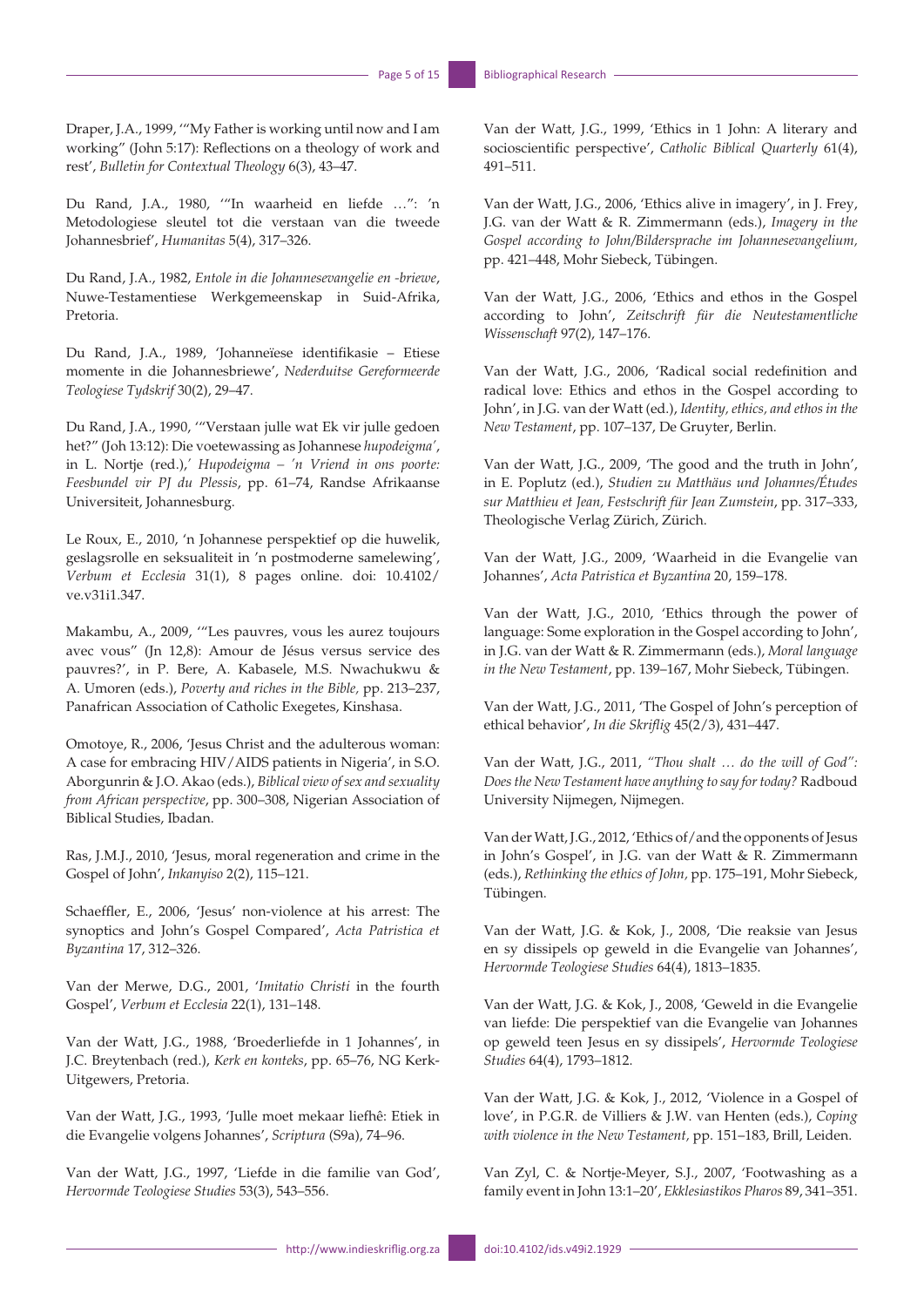Verster, P., 2009, 'Die liefde van God as aanknopingspunt vir 'n gesprek met Moslems: Die rol van Joh 3:16', *Acta Theologica*  29(2), 151–168.

### **Publications focusing on mission in John**

African Christianity is the result of missionary activities. Thus it is no wonder that the topic of mission remained of importance, also to Johannine scholars. The best-known work in this field is that of Okure. More recently *mission* was redefined with the aid of Johannine material as the movement of the Christianity towards those people who left the church (missional church movement).

Fansaka Biniama, B., 2004, *Les missions des individus*  johanniques: Le casde Marie de Magdala en Jn 20, Peter Lang, Frankfurt am M.

Kok, J., 2010, 'As the Father has sent me, I send you: Towards a missional-incarnational ethos in John 4'*,* in R. Zimmermann & J.G. van der Watt (eds.), *Moral language in the New Testament,*  pp. 168–193, Mohr Siebeck, Tübingen.

Kok, J., 2011, 'The chaos of the cross as fractal of life: The birth of the post resurrection, missional dimension in John', *Neotestamentica* 45(1), 130–145.

Okure, T., 1988, *The Johannine approach to mission: A contextual study of John 4:1*–*42,* Mohr Siebeck, Tübingen.

Okure, T., 1991, 'Witnessing in the Johannine communities: A reflection paper', in W. Amewowo, P. Arowele & B. Balembo (eds.), *Johannine communities,* pp. 71–85, Catholic Faculty of Kinshasa, Kinshasa.

Okure, T., 1992, 'The significance today of Jesus' commission of Mary Magdalene', *International review of mission* 81(2), 177–188.

Okure, T., 1995, 'The mother of Jesus in the New Testament: Implications for women in mission', *Journal of Inculturation Theology* 3(2), 196–210.

Smit, G., 2011, 'Witness in John 1–4: Towards an emerging, missiological church', *Verbum et Ecclesia* 32(1), 7 pages online. doi: 10.4102/ve.v32i1.389.

Van der Merwe, D.G., 1998, 'John 17: Jesus assigns his mission to his disciples', *Skrif en Kerk* 19(1), 115–127.

Van der Merwe, D.G., 2000, 'The protection believers can expect from God in the fulfilment of their mission', *Skrif en Kerk* 21(1), 135–155.

Van der Merwe, D.G., 2003, 'Jesus appoints his disciples as his agents', *Acta Patristica et Byzantina* 14, 303–324.

### **Publications on women in Johannine material**

Africa is blessed with some strong woman theologians who made an impact on Johannine research. No wonder that women issues are one of the stronger points of focus in the Johannine research in Africa as a whole. In discussing woman issues, the women in the Gospel (the Samaritan woman, Mary Magdalene, and the mother of Jesus) are of course major themes for study and discussion.

Cornelius, E., 2008, 'I heard the voice of the Samaritan woman in John 4:1–46', *Nederduitse Gereformeerde Teologiese Tydskrif* 49(3–4), 69–87.

Dube, M.W., 1992, 'Jesus and the Samaritan woman: A Motswana feminist theological reflection on woman and social transformation', *Boleswa Journal of Occasional Theological Papers* 1(5), 5–9.

Dube, M.W., 2001, 'John 4:1–42: The five husbands at the well of living waters – The Samaritan woman and African woman', in N.J. Njoroge & M.W. Dube (eds.), *Talitha Cum! Theologies of African woman,* pp. 40–65, Cluster, Pietermaritzburg.

Du Rand, J.A., 1988, ''n Vrouedissipel uit Samaria? Lesergerigte eksegetiese opmerkings oor die vertelde gesprekke in Johannes 4', in J.C. Coetzee (red.), *Koninkryk, Gees en Woord, Huldigingsbundel vir L. Floor*, pp. 1999–217, NG Kerkboekhandel, Pretoria.

Du Rand, J.A., 2000, '"Because of the woman's testimony …": Reading John 4 from a different angle', *SA Baptist Journal of Theology* 9, 1–10.

Fansaka Biniama, B., 2004, *Les missions des individus*  johanniques: Le casde Marie de Magdala en Jn 20, Peter Lang, Frankfurt am M.

Manus, C.U., 1987, 'The Samaritan woman (Jn 4:17 ff.): Reflections on female leadership and nation building in Africa', *African Journal of Biblical Studies* 2(1–2), 52–63.

Mautsa, L.M. & Janse van Rensburg, F.J., 2010, 'The Samaritan woman in John 4 as Leader', *Ekklesiastikos Pharos* 92, 1–18.

Mbachu, H., 1996, *Cana and calvary revisited in the fourth Gospel narrative: Mario-Christology in context,* Hansel-Hohenhausen, Frankfurt am M.

Nortje-Meyer, L., 2009, 'The "mother of Jesus" as analytical category in John's Gospel', *Neotestamentica* 43(1), 123–143.

Nwaigbo, F., 2006, 'Church in Africa and interreligious dialogue in the third millennium: Jesus and the Samaritian woman as a paradigm', *Third Millennium* 9(4), 38–57.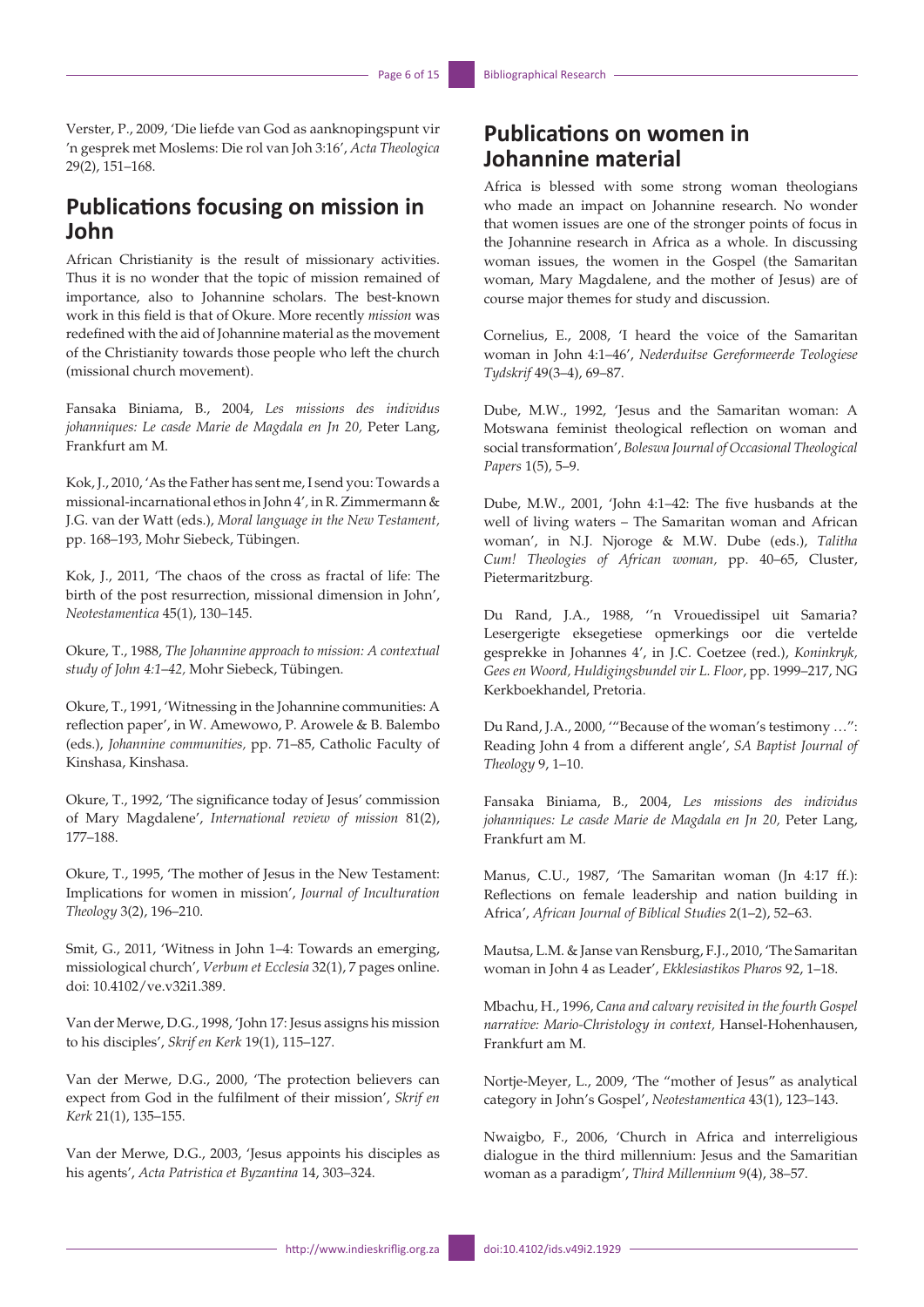Okure, T., 1992, 'The significance today of Jesus' commission of Mary Magdalene', *International Review of Mission* 81, 177–188.

Okure, T., 1995, 'The mother of Jesus in the New Testament: Implications for women in mission', *Journal of Inculturation Theology* 3(2), 196–210.

Omotoye, R., 2006, 'Jesus Christ and the adulterous woman: A case for embracing HIV/AIDS patients in Nigeria', in S.O. Abogunrin & J.O. Akao (eds.), *Biblical view of sex and sexuality from African perspective*, pp. 300–308, Nigerian Association of Biblical Studies, Ibadan.

Waweru, H.M., 2008, 'Jesus and ordinary woman in the Gospel of John: An African perspective', *Swedish Missional Themes* 96(2), 139–160.

### **Publications related to experience, worship and spirituality in Johannine material**

Concreteness is an important element within the spiritual experience of African spirituality. Since the presence of God within the lives of people should, and is, experienced in a concrete way, the importance of themes like life in abundance is a point of interest. Within a holistic worldview spiritual activities form an important part of reality. Mystical experiences and expression within liturgical frameworks are all important within African Christianity. Again the reflection on these aspects of Johannine theology is underexplored within African Johannine research.

### **Worship and liturgy**

Akpunnonu, P.D., 1991, 'The celebration of feasts (in John's Gospel)', in W. Amewowo, P. Arowela & B. Balembo (eds.), *Johannine communities,* pp. 156–180, Catholic Faculty of Kinshasa, Kinshasa.

Muoneke, M.B., 1991, 'Worship and sacraments in John's Gospel', in W. Amewowo, P. Arowela & B. Balembo (eds.) *Johannine communities,* pp. 86–117, Catholic Faculty of Kinshasa, Kinshasa.

Suggit, J., 1993, *The sign of life: Studies in the fourth Gospel and the liturgy of the church,* Galvin & Soles, Cape Town.

#### **Spirituality and experience**

Draper, J.A., 1997, 'Temple, tabernacle and mystical experience in John', *Neotestamentica* 31(2), 263–288.

Umorem, A., 1993, *Being born again: An interpretation of Jn. 3:3, in relation to Christian religious experiences*, Catholic Theological Association of Nigeria, Lagos.

Van der Merwe, D.G., 2013, 'Early Christian spirituality according to the first epistle of John: The identification of different "lived experiences"', *HTS Hervormde Teologiese Studies* 69(1), 1–9.

Van der Merwe, D.G., 2014, 'Early Christian spiritualities of sin and forgiveness according to 1 John', *HTS Hervormde Teologiese Studies* 70(1), 1–11.

Van der Merwe, D.G., 2014, 'Old Testament spirituality in the fourth Gospel', *Verbum et Ecclecia* 35(1), 1–9.

Van der Watt, J.G., 2012, 'Aspects of spirituality as it is reflected in 1 John', *Studies in Spirituality*. 22, 89–108. doi: 10.2143/SIS.22.0.2182848.

### **Abundant life**

Kabongo-Mbaya, P.B., s.a., 'Life in abundance: A biblical reflection on John 10:10', *Reformed World* 4, 67–77.

Owan, K.J.N., 1996, 'Jesus, justice and John 10:10" Liberation hermeneutics in the Nigerian context', *Nigerian Journal of Theology* 10(1), 18–42.

Sindima, H.J., 1990, 'Moyo: Fullness of life – A hermeneutic of the Logos in John's Prologue', *African Christian Studies* 6(4), 50–62.

### **Discipleship and Johannine research**

Although the frequency of publications on Johannine discipleship is relatively low, the spread of the articles (both geographically as well as chronologically) shows that it is a theme that receives constant attention.

Du Rand, J.A., 1988, ''n Vrouedissipel uit Samaria? Lesergerigte eksegetiese opmerkings oor die vertelde gesprekke in Johannes 4', in J.C. Coezee (red.), *Koninkryk, Gees en Woord, Huldigingsbundel vir L. Floor*, pp. 199–217, NG Kerkboekhandel, Pretoria.

Du Rand, J.A., 1990, '"Verstaan julle wat Ek vir julle gedoen het?" (Joh 13:12): Die voetewassing as Johannese *hupodeigma'*, in L. Nortje (red.), *'n Vriend in ons poorte: Feesbundel vir PJ du Plessis'*, pp. 61–74, Randse Afrikaanse Universiteit, Johannesburg.

Du Rand, J.A., 1991, 'Perspectives on Johannine discipleship according to the farewell discourses', *Neotestamentica* 25(2), 311–326.

Magagula, S.J., 1964, 'John 8:17: The life of costly discipleship', *Ministry* 4(3), 125.

Tolmie, D.F., 1995, *Farewell and discipleship: John 13:1*–*19:26 in narratological perspective*, Brill, Leiden.

Van der Merwe, D.G., 1996, 'A historical survey and critical evaluation concerning discipleship in the fourth Gospel', *Skrif en Kerk* 17(2), 427–442.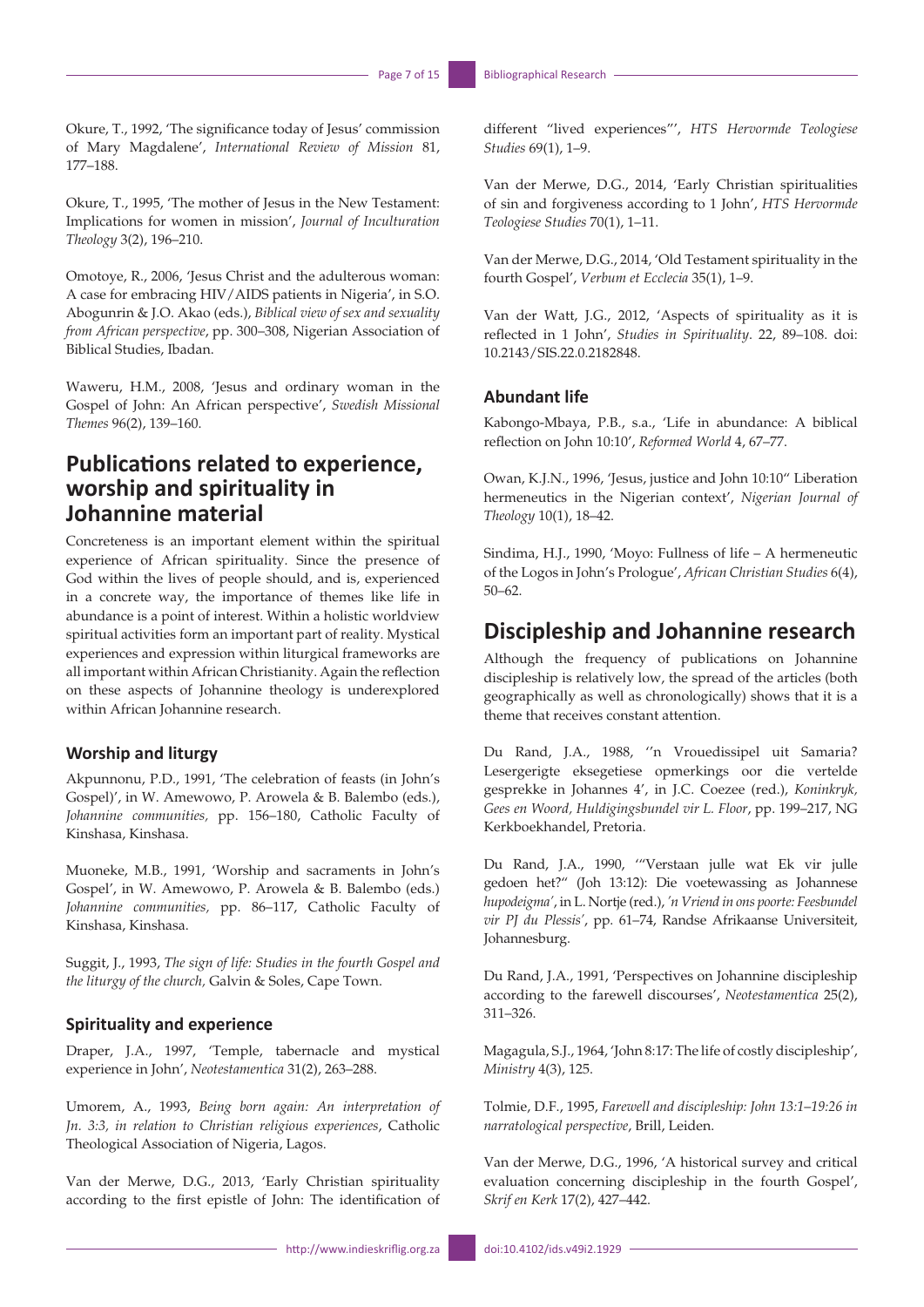Van der Merwe, D.G., 1997, 'Towards a theological understanding of Johannine discipleship', *Neotestamentica* 31(2), 339–359.

Van der Merwe, D.G., 1998, 'John 17: Jesus assigns his mission to his disciples', *Skrif en Kerk* 19(1), 115–127.

Van der Merwe, D.G., 2002, 'The character of "unity" expected among the disciples of Jesus according to John 17:20–23', *Acta Patristica et Byzantina* 13, 222–252.

### **Leadership in Johannine research**

Leadership remains a major and controversial issue in Africa and as time goes by it grows in importance. Again, relatively little research has been done in this regard. It is interesting that two of the three articles deal with the Samaritan woman as a leader. This is consistent with the important role of woman in Africa. This area of research still offers a lot of challenges for Johannine scholars.

Manus, C.U., 1987, 'The Samaritan woman (Jn 4:17 ff.): Reflections on female leadership and nation building in Africa', *African Journal of Biblical Studies* 2(1–2), 52–63.

Mautsa, L.M. & Janse van Rensburg, F.J., 2010, 'The Samaritan woman in John 4 as leader', *Ekklesiastikos Pharos* 92, 1–18.

Ngele, O.K., 2011, 'Exegesis of John 13:1–17: Implication of Jesus' servant leadership model for the church and Nigerian Society', *Nsukka Journal of Religious and Cultural Studies* 4(1), 64–86.

# **Different topics related to Johannine research**

Individual researchers also have individual interests which have resulted in articles that are difficult to classify. The focus usually falls on a verse or pericope, or on a specific topic.

Draper, J.A., 2002, 'What did Isaiah see? Angelic theophany in the tomb in John 20:11–18', *Neotestamentica* 36(1–2), 63–76.

Draper, J.A., 2003, 'The closed text and the heavenly telephone: The role of the *Bricoleur* in oral mediation of sacred text in the case of George Khambule and the Gospel of John', in J.A. Draper (ed.), *Orality, literacy and colonialism in Southern Africa,* pp. 57–89*,* Brill, Leiden. (Semeia 46).

Du Rand, J.A., 1980, 'Eksegetiese kanttekeninge by Johannes 13', *Scriptura* 1(1), 43–52.

Du Rand, J.A., 1992, '"Julle sal huil en treur maar die wêreld sal bly wees" – 'n Aforisme in Johannes 16:20', in J.H. Barkhuizen, H.F. Stander & G.J. Swart (reds.), *Hupomena: Feesbundel opgedra aan JP Louw,* pp. 54–59, Universiteit van Pretoria, Pretoria.

Du Rand, J.A., 1995, 'Does *Ho ochlos* refer to the *'am ha'ares* in John 7:49?', *Ekklesiastikos Pharos* 156(19), 32–38.

Du Rand, J.A., 2000, ''n Ellips skeppingsgebeure in die evangelieverhaal volgens Johannes', *Skrif en Kerk* 21(1), 243–259.

Du Rand, J.A., 2000, '*Emfusao* in John 20:22: An exegetical venture', *Ekklesiastikos Pharos* 82, 11–18.

Du Rand, J.A., 2005, 'The creation motif in the fourth Gospel: Perspectives on its narratological function within a Judaïstic background', in G. van Belle, J.G. van der Watt & P. Maritz (eds.), *Theology and Christology in the fourth Gospel*, pp. 21–46, Brill, Leiden.

Du Preez, J., 1978, '"Sperma tou Theou" in 1 Joh 3:9', *Nederduitse Gereformeerde Teologiese Tydskrif* 17(1), 105–106.

Dzurgba, A., 1986, 'John's Gospel: A theological reflection', *Orita* 18(2), 78–92*.*

Kinoti, H.W., 1999, 'John 1:1–18: An African perspective', in J.R. Levison & P. Pope-Levison (eds.), *Return to Babel: Global perspectives on the Bible,* pp. 145–150, Westminster John Knox, Louisville.

Kok, J., 2012, 'The healing of the blind man in John', *Journal of Early Christian History* 2(2), 36–62.

Kuzenzama, K.P.M., 1979, 'Jn 5–6 ou Jn 6–5? Une question embarrassante de critique Litteraire', *Revue Africaine de Théologie* 3(5), 61–69.

Manus, C.U., 1991, 'Jesus and the Jewish authorities in the fourth Gospel', in W. Amewowo, P. Arowele & B. Balembo (eds.), *Johannine communities,* pp. 135–155, Catholic Faculty of Kinshasa, Kinshasa.

Manus, C.U., 1992, 'John 6:1–15 and its synoptic parallels: An African approach toward the solution of a Johannine critical problem', *Journal of the Interdenominational Theological Centre*  19(1–2), 47–71.

Matand Bulembat, J.B., 2007, 'Head-waiter and bridegroom of the wedding at Cana: Structure and meaning of John 2.1– 12', *Journal for the Study of the New Testament* 30(1), 55–73.

Ndombi, J.-R., 1997, 'Le lange des lieux dans l'évangile de Jean', *Hekima Review* 17, 53–65.

Nortjé, S.J., 1996, 'Lamb of God (John 1:29): An explanation from ancient Christian art', *Neotestamentica* 30(1), 141–150.

Seynaeve, J., 1977, 'Les citations scripturaires en Jn. 19, 36–37', *Revue Africaine de Théologie* 1(1), 67–76.

Seynaeve, J., 1983, 'Le theme de "l'heure" dans le quatrième évangile', *Revue Africaine de Théologie* 7(13), 29–50.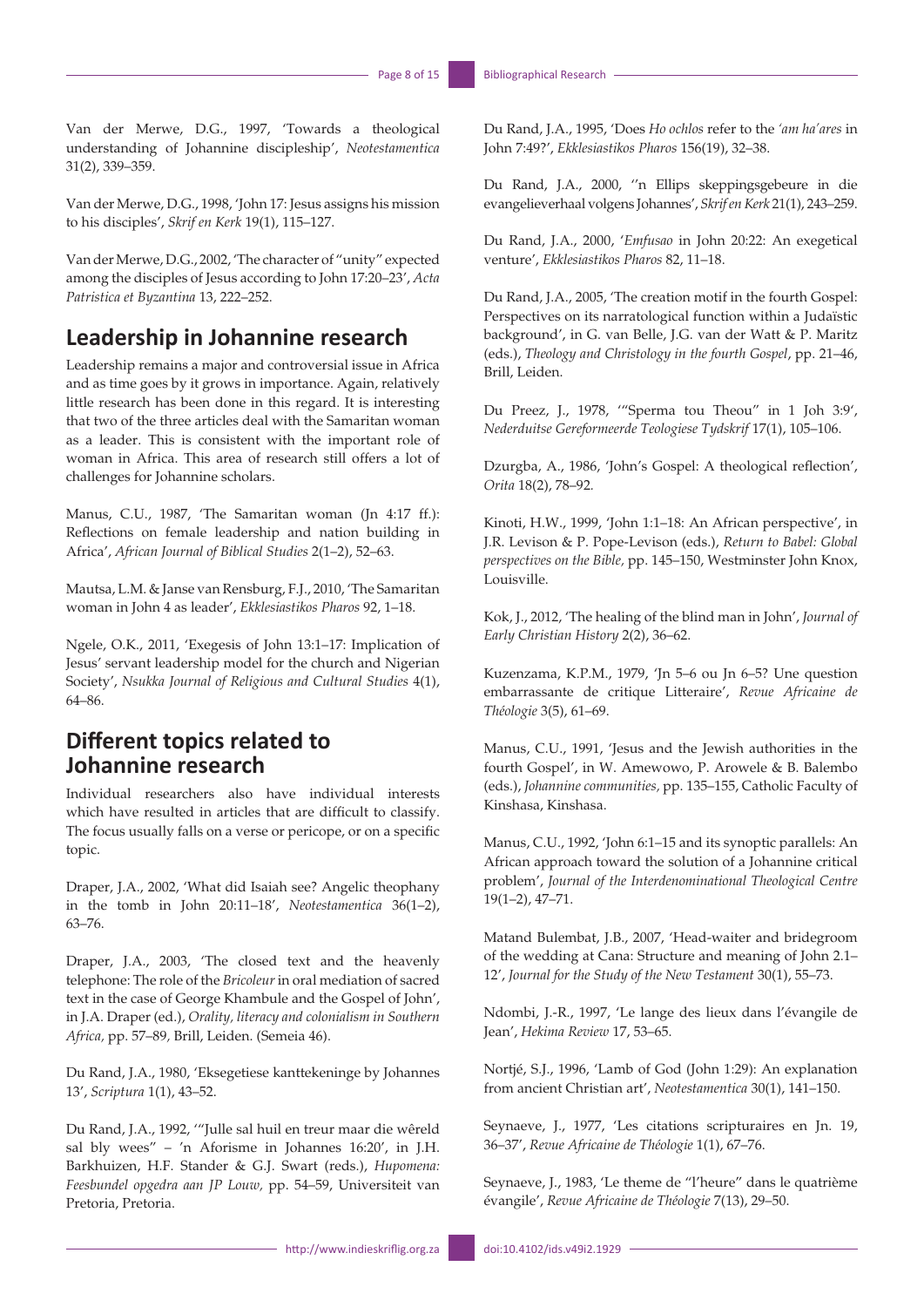Tolmie, D.F., 1996, 'John 21:24–25: A case of failed attestation?', *Skrif en Kerk* 17(2), 420–426.

Tolmie, D.F., 2008, 'Jesus, Judas and a morsel: Interpreting a gesture in John 13:21–30', in J. Verheyden, G. van Belle & J.G. van der Watt (eds.), *Miracles and imagery in Luke and John: Festschrift Ulrich Busse,* pp. 105–124, Peeters, Leuven.

Van der Merwe, D.G., 2000, 'The historical and theological significance of John the Baptist as he is portrayed in John 1', *Neotestamentica* 33(2), 267–292.

Van der Merwe, D.G., 2002, 'The glory-motif in John 17:1–5: An exercise in biblical semantics', *Verbum et Ecclesia* 23(1), 226–249.

Van der Merwe, D.G., 2003, 'The exposition of John 17:6–8: An exegetical exercise', *Hervormde Teologiese Studies* 59(1), 169–190.

Van der Merwe, D.G., 2004, 'The interpretation of the revelatory events in John 17:24–26: An exegetical exercise', *Verbum et Ecclesia* 25(1), 311–329.

Van der Watt, J.G., 1989, 'The use of *aionios* in the concept *zoe aionios* in John's Gospel', *Novum Testamentum* 31(3), 217–228.

Van der Watt, J.G., 1991, 'Die Woord het vlees geword – 'n Strukturele beskrywing van die teologie van Johannes', in J.H. Roberts, W.S. Vorster, J.N. Vorster & J.G. van der Watt (eds.), *Teologie in konteks,* pp. 93–130, Orion, Pretoria.

Van der Watt, J.G., 1991, 'Wie of wat is die deurwagter in Joh 10:3?', *Nederduitse Gereformeerde Teologiese Tydskrif* 32(3), 387–394.

Van der Watt, J.G., 1996, 'Notas oor "Jode" en "Judaisme" in the Evangelie volgens Johannes', *Nederduitse Gereformeerde Teologiese Tydskrif* 37(1), 193–207.

Van der Watt, J.G., 2001, 'Glo jy? Johannes 20:28–31 – Eksegetiese en homiletiese opmerkings', *Nederduitse Gereformeerde Teologiese Tydskrif* 42(3–4), 444–452.

Van der Watt, J.G., 2009, 'Knowledge of earthly things? The use of ἐπίγειος in John 3:12', *Neotestamentica* 43(2), 289–310.

Van der Watt, J.G., 2011, 'Angels in the Gospel according to John', *Journal of Early Christian History* 1(1), 185–204.

Van der Watt, J.G., 2011, 'Healing of the royal official's son in Joh 4:46–54', *Nederduitse Gereformeerde Teologiese Tydskrif*  52(3/4), 576–584.

Zuzan, M., 1983, 'Une discussion sur les "oeuvres": Approche éxègetiques de Jn 6,26–30', *Revue Africaine de Théologie* 7(4), 165–179.

### **Methods, grammar, structure and style**

One of the characteristics of New Testament scholarship in South Africa is the strong emphasis on ancient languages, especially Greek. Although the picture is wider than this, the major influence came from Prof. J.P. Louw, professor of Greek, initially at the University of the Orange Free State and later at the University of Pretoria. The methodological reflection on John initially focused on structuralism, including discourse analysis and narratology, then moved to the area of metaphorics and imagery and resulted in a much wider appreciation for different methods applied to the Johannine texts. This interest in method was limited to the South. In my view this could be a fruitful area where Johannine scholars across Africa could join forces in their research, not least because there is considerable expertise on methodology in the South, which could be of value in the hermeneutical quests of understanding and applying the biblical text to concrete African situations, something that has received a great deal of attention in the North.

### **Narratology**

Du Rand, J.A., 1983, 'Die Evangelie van Johannes as getuigende vertelling', *Nederduitse Gereformeerde Teologiese Tydskrif* 24, 383–397.

Du Rand, J.A., 1984, 'Die leser in die Evangelie volgens Johannes', *Fax Theologica* 4(2), 45–63.

Du Rand, J.A., 1985, 'The characterisation of Jesus as depicted in the fourth Gospel', *Neotestamentica* 19(2), 18–36.

Du Rand, J.A., 1986, 'Plot and point of view in the Gospel of John', in J.H. Petzer & P.J. Hartin (eds.), *A South African perspective on the New Testament,* pp. 149–169, Brill, Leiden.

Du Rand, J.A., 1988, 'Die betekenis van Martha se belydenis volgens die vertelling van Johannes 11:27', *Fax Theologica* 8(2), 30–39.

Du Rand, J.A., 1988, ''n Vrouedissipel uit Samaria? Lesergerigte eksegetiese opmerkings oor die vertelde gesprekke in Johannes 4', in J.C. Coetzee (red.), *Koninkryk, Gees en Woord*, *Huldigingsbundel vir L. Floor*, pp. 199–217, NG Kerkboekhandel, Pretoria.

Du Rand, J.A., 1990, 'Narratological perspectives in John 13:1–38', *HTS Hervormde Teologiese Studies* 46(3), 367–389.

Du Rand, J.A., 1991, 'A syntactical and narratological reading of John 10 in coherence with chapter 9', in J. Beutler & R.T. Fortna (eds.), *The shepherd discourse of John and its context*, pp. 94–115, Cambridge University Press, Cambridge.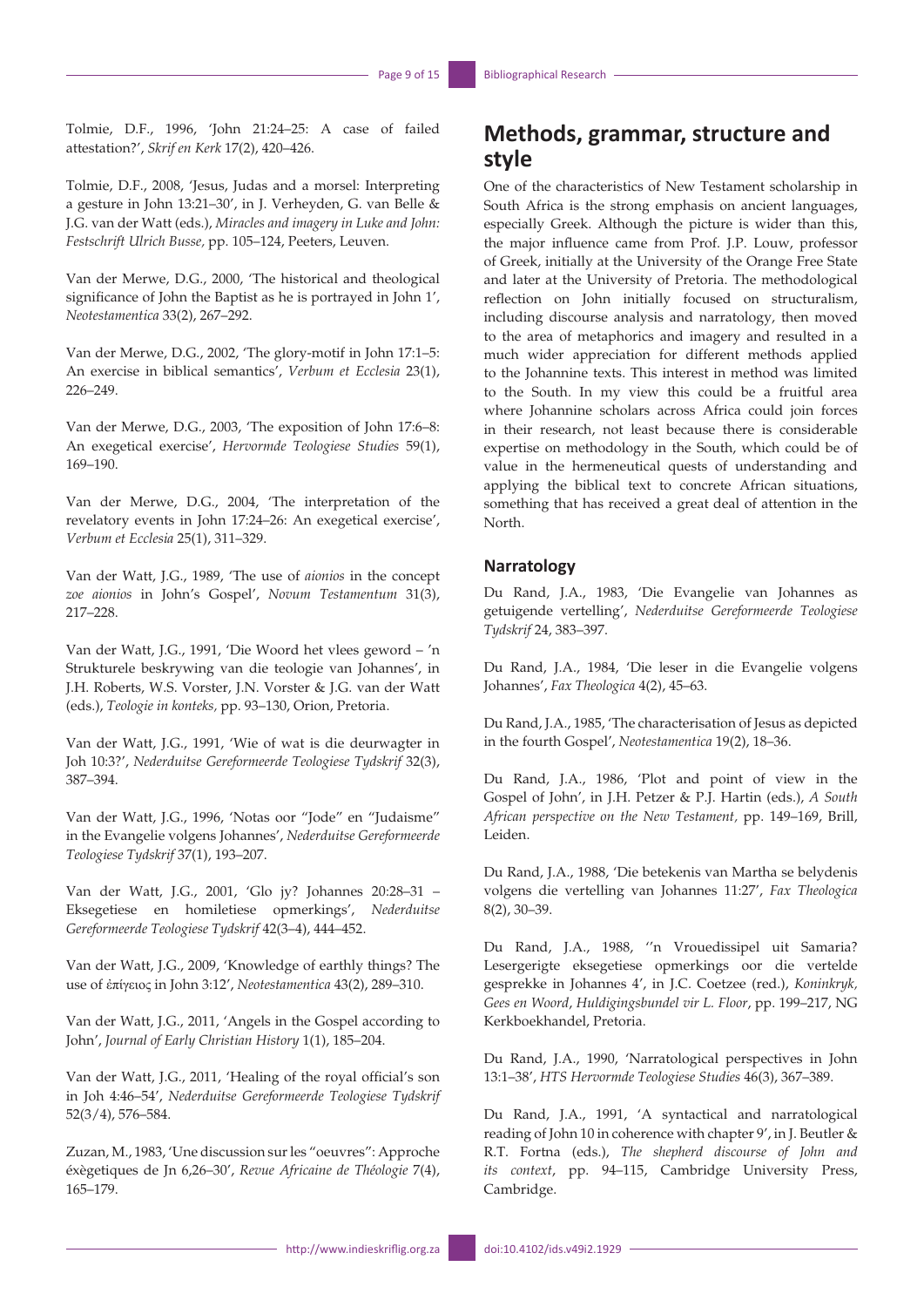Du Rand, J.A., 1992, 'A story and a community: Reading the first farewell discourse (John 13:31–14:31) from narratological and sociological perspectives', *Neotestamentica* 26(1), 31–45.

Du Rand, J.A., 2005, 'The creation motif in the fourth Gospel: Perspectives on its narratological function within a Judaïstic background', in G. van Belle, J.G. van der Watt & P. Maritz (eds.), *Theology and Christology in the fourth Gospel*, pp. 21–46, Brill, Leiden.

Du Rand, J.A., 2008, 'The Johannine "group" and "grid": Reading John 13:31–14:31 from narratological and sociological perspectives', in J. Verheyden, G. van Belle & J.G. van der Watt (eds.), *Miracles and imagery in Luke and John*, pp. 125–139, Peeters, Leuven.

Hunt, S.A., Tolmie, D.F. and Zimmermann, R. (eds.), 2013, *Character studies in the fourth Gospel,* Mohr Siebeck, Tübingen.

Lemmer, R., 1991, 'A possible understanding by the implicit reader, of some of the "coming-going-being sent" pronouncements in the Johannine farewell discourses', *Neotestamentica* 25(2), 289–310.

Tolmie, D.F., 1991, 'The function of focalisation in John 13–17', *Neotestamentica* 25(2), 273–288.

Tolmie, D.F., 1992, *Jesus' farewell to the disciples: John 13:1*– *17:26 in narratological perspective*, Brill, Leiden.

Tolmie, D.F., 1993, 'A discourse analysis of John 15:1–17', *Ekklesiastikos Pharos* 75(1), 54–79.

Tolmie, D.F., 1993, 'A discourse analysis of John 17:1–26, *Neotestamentica* 27(2), 403–418.

Tolmie, D.F., 1995, *Farewell and discipleship: John 13:1*–*19:26 in narratological perspective*, Brill, Leiden.

Tolmie, D.F., 1998, 'The characterization of God in the fourth Gospel', *Journal for the Study of the New Testament* 69, 57–75.

Tolmie, D.F., 2006, 'The (not so) good shepherd: The use of shepherd imagery in the characterisation of Peter in the fourth Gospel', in J. Frey, J.G. van der Watt & R. Zimmermann (eds.), *Imagery in the Gospel of John: Terms, forms, themes and theology of figurative language,* pp. 353–367, Mohr Siebeck, Tübingen.

Van der Watt, J.G., 2013, 'The angels: Maarking the divine presence', in S.A. Hunt, D.F. Tolmie & R. Zimmermann, *Character studies in the fourth Gospel,* pp. 658–662, Mohr Siebeck, Tübingen.

### **Structuralism**

Du Rand, J.A., 1980, 'Die ontsluiting van die struktuur van 3 Johannes met die oog op verdere eksegese', *Skrif en Kerk* 1(1), 33–47.

Du Rand, J.A., 1982, 'A discourse analysis of 1 John', *Neotestamentica* 13, 1–46.

Du Rand, J.A., 1982, 'The structure and message of 2 John', *Neotestamentica* 13, 108–138.

Du Rand, J.A., 1982, 'The structure of 3 John', *Neotestamentica* 13, 129–142.

Matand Bulembat, J.B., 2007, 'Head-waiter and bridegroom of the wedding at Cana: Structure and meaning of John 2.1–12', *Journal for the Study of the New Testament* 30(1), 55–73.

Van der Watt, J.G., 1987, 'Die strukturele komposisie van die proloog van Johannes heroorweeg', *Skrif en Kerk* 8(1), 68–84.

Van der Watt, J.G., 1996, 'The composition of the prologue of John's Gospel: The historical Jesus introducing divine grace', *Westminster Theological Journal* 57(2), 311–332.

Wong, C.H., 2006, 'The structure of John 17', *Verbum et Ecclesia* 27(1), 374–392.

#### **Metaphorics, symbolism and imagery**

Joubert, J., 2007, 'Johannine metaphors/symbols linked to the Paraclete-Spirit and its theological implications', *Acta Theologica* 27(1), 83–104.

Tolmie, D.F., 2006, 'The (not so) good shepherd: The use of shepherd imagery in the characterisation of Peter in the fourth Gospel', in J. Frey, J.G. van der Watt & R. Zimmermann (eds.), *Imagery in the Gospel of John: Terms, forms, themes and theology of figurative language,* pp. 353–367, Mohr Siebeck, Tübingen.

Mburu, E.W., 2010, *Qumran and the origins of Johannine language and symbolism,* Clark, London.

Van den Heever, G., 1992, 'Theological metaphorics and the metaphors of John's Gospel', *Neotestamentica* 26(1), 89–100*.*

Van der Watt, J.G., 1992, 'Interpreting imagery in John's Gospel: John 10 and 15 as case studies', in J.H. Barkhuizen, H.F. Stander & G.J. Swart (eds.), *Hupomnema: Feesbundel opgedra aan Prof J P Louw,* pp. 272–282, University of Pretoria, Pretoria.

Van der Watt, J.G., 1995, 'Metaphorics in John 15', *Biblische Zeitschrift* 38(1), 67–80.

Van der Watt, J.G., 1998, 'The dynamics of metaphor in 'John's Gospel', *Studien zum Neuen Testament und seiner Umwelt* 23, 29–78.

Van der Watt, J.G., 1998, 'Simbolisme in die Evangelie volgens Johannes', *Skrif en Kerk* 19(2), 392–403.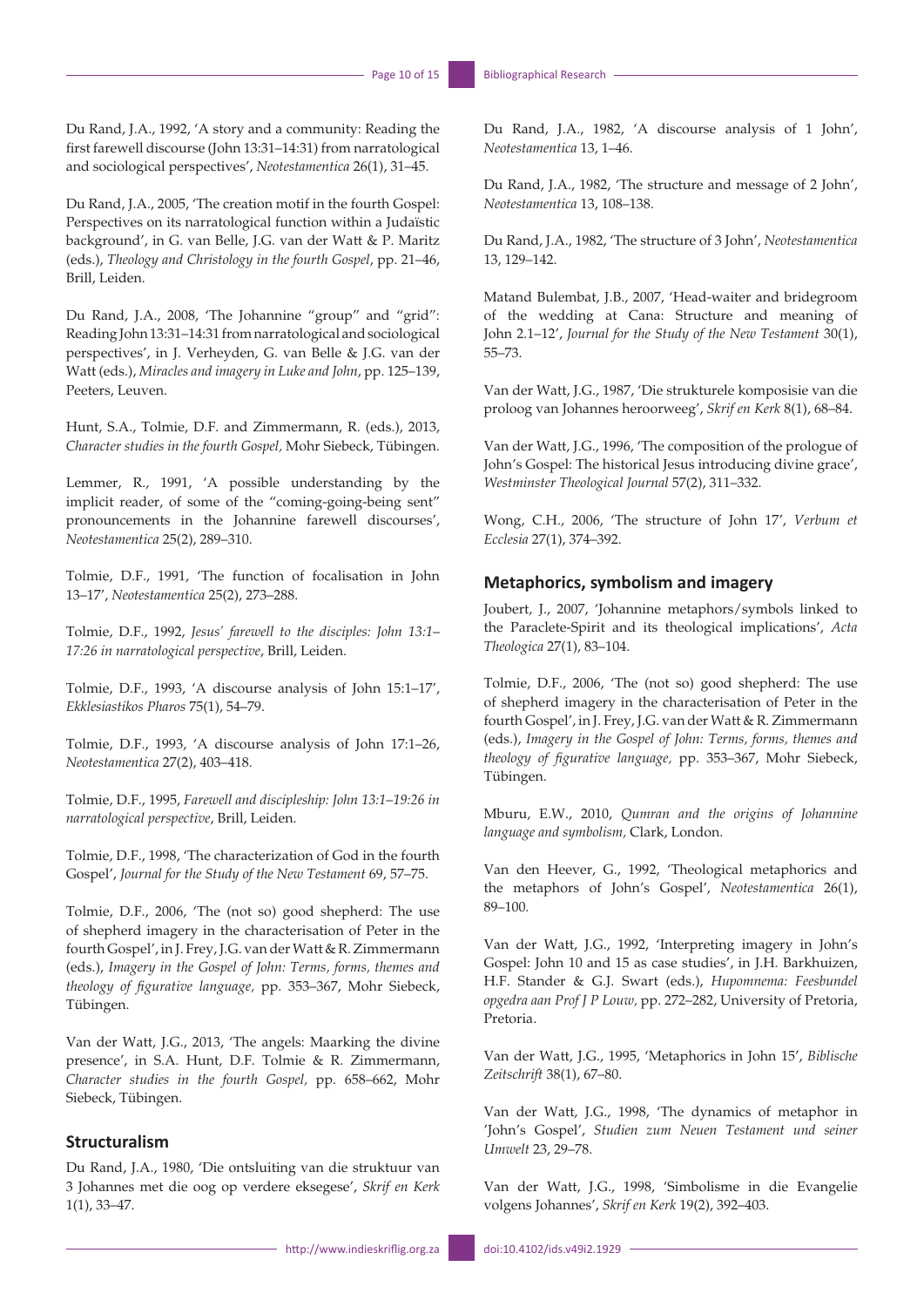Van der Watt, J.G., 1999, 'Die gebruik van metafore in Psalm 80 (79–LXX) in vergelyking met Johannes 15:1–8', *Skrif enKerk* 20(2), 445–464.

Van der Watt, J.G., 2000, *Family of the King: Dynamics of metaphor in the Gospel according to John,* Brill, Leiden.

Van der Watt, J.G., 2007, 'I am the bread of life: Imagery in John 6:32–51', *Acta Theologica* 2, 186–204.

Van der Watt, J.G., 2007, 'The Father shows the Son everything: The imagery of education in John 5,19–23', *Acta Patristica et Byzantina* 18, 263–276.

Van der Watt, J.G. & Voges, L., 2000, 'Metaforiese elemente in die forensiese taal in die Evangelie volgens Johannes', *Skrif en Kerk* 21(2), 387–405.

### **Style and style related issues**

Botha, J.E., 1991, *Jesus and the Samaritan woman. A speech act reading of John 4:1*–*42*, Brill, Leiden.

Botha, J.E., 1991, 'The case of Johannine irony reopened', *Neotestamentica* 25(2), 209–232.

Du Rand, J.A., 1996, 'Repititions and variations – Experiencing the power of the Gospel of John as literary symphony', *Neotestamentica* 30(1), 145–156.

Du Rand, J.A., 1998, 'Reading the fourth Gospel like a literary symphony', in F.F. Segovia (ed.), *What is John? Literary and social readings of the fourth Gospel*, pp. 5–18, Scholars, Atlanta.

Van der Watt, J.G., 2008, 'Johannine style: Some initial remarks on the functional use of repetition in the Gospel according to John', *In die Skriflig* 42(1), 75–100.

Van der Watt, J.G., 2009, 'Repetition and functionality in the Gospel according to John: Some initial remarks', in G. van Belle & P. Maritz (eds.), *Repetition and variation in the Gospel according to John,* pp. 87–108, Peeters, Leuven.

Van der Watt, J.G., 2012, 'Mag deur taal in 1 Johannes', *HTS Hervormde Teologiese Studies* 68(1), Online art. #1196, 8 pages. http://dx.doi.org/10.4102/ hts.v68i1.1196.

Van der Watt, J.G. & Caragounis, C., 2009, 'The grammar of John 1:1', *Filologia Neotestamentaria* 22, 1–52.

### **Other methodological approaches**

Domeris, W.A., 1983, 'The Johannine drama', *Journal of Theology for Southern Africa* 42, 29–35*.*

Du Rand, J.A., 2006, 'Bringing the reader into exegetical play, applied to the Gospel of John', in J.A. du Rand (ed.), *More* 

*than one way of reading the Bible*, vol. 2, pp. 51–142, University of Johannesburg, Johannesburg.

Nicol, W., 1972, *The semeia in the fourth Gospel: Tradition and redaction,* Brill, Leiden.

Saayman, C.Z., 1995, 'The textual strategy in John 3:12–14: Preliminary observations', *Neotestamentica* 29(1), 27–48.

Van der Watt, J.G., 2004, '*Double entendre* in the Gospel according to John', in G. van Belle, J.G. van der Watt & P. Maritz (eds.), *Christology and theology in the Gospel of John,* pp. 463–481, Peters, Leuven.

### **Johannine literature read within a social or anthropological matrix**

Inter alia, due to strong contacts between the Context Group and especially (nearly exclusively) South African New Testament scholars, the text of John is also interpreted within social and anthropological frameworks. These insights are used to explain the social language as well as social phenomena within the Johannine texts.

Domeris, W.R., 1991, 'The farewell discourse: An anthropological perspective', *Neotestamentica* 25(2), 233–272.

Du Rand, J.A., 1992, 'A story and a community: Reading the first farewell discourse (John 13:31–14:31) from narratological and sociological perspectives', *Neotestamentica* 26(1), 31–45.

Du Rand, J.A., 2008, 'The Johannine "group" and "grid": Reading John 13:31–14:31 from narratological and sociological perspectives', in J. Verheyden, G. van Belle & J.G. van der Watt (eds.), *Miracles and imagery in Luke and John*, pp. 125–139, Peeters, Leuven.

Kok, J., 2009, 'Die opstanding van Jesus as kulminerende genesingshandeling in Johannes', *Verbum et Ecclesia* 30(1), 112–147.

Kok, J., 2012, 'The healing of the blind man in John', *Journal of Early Christian History* 2(2), 36–62*.*

Moruthane, S.W. & Nortje-Meyer, L., 2008, 'Family imagery in John', *Ekklesiastikos Pharos* 90, 81–97.

Snodderly, B. & Van der Merwe, D.G., 2007, 'Status regeneration in first John: Social scientific and literary perspectives', *Acta Patristica et Byzantina* 18, 179–213.

Van den Heever, G., 1999, 'Finding data in unexpected places: Towards a socio-rhetorical reading of John's Gospel', *Neotestamentica* 33(2), 343–364.

Van der Merwe, D.G., 2002, 'The glory-motif in John 17:1–5: An exercise in biblical Semantics', *Verbum et Ecclesia* 23(1), 226–249.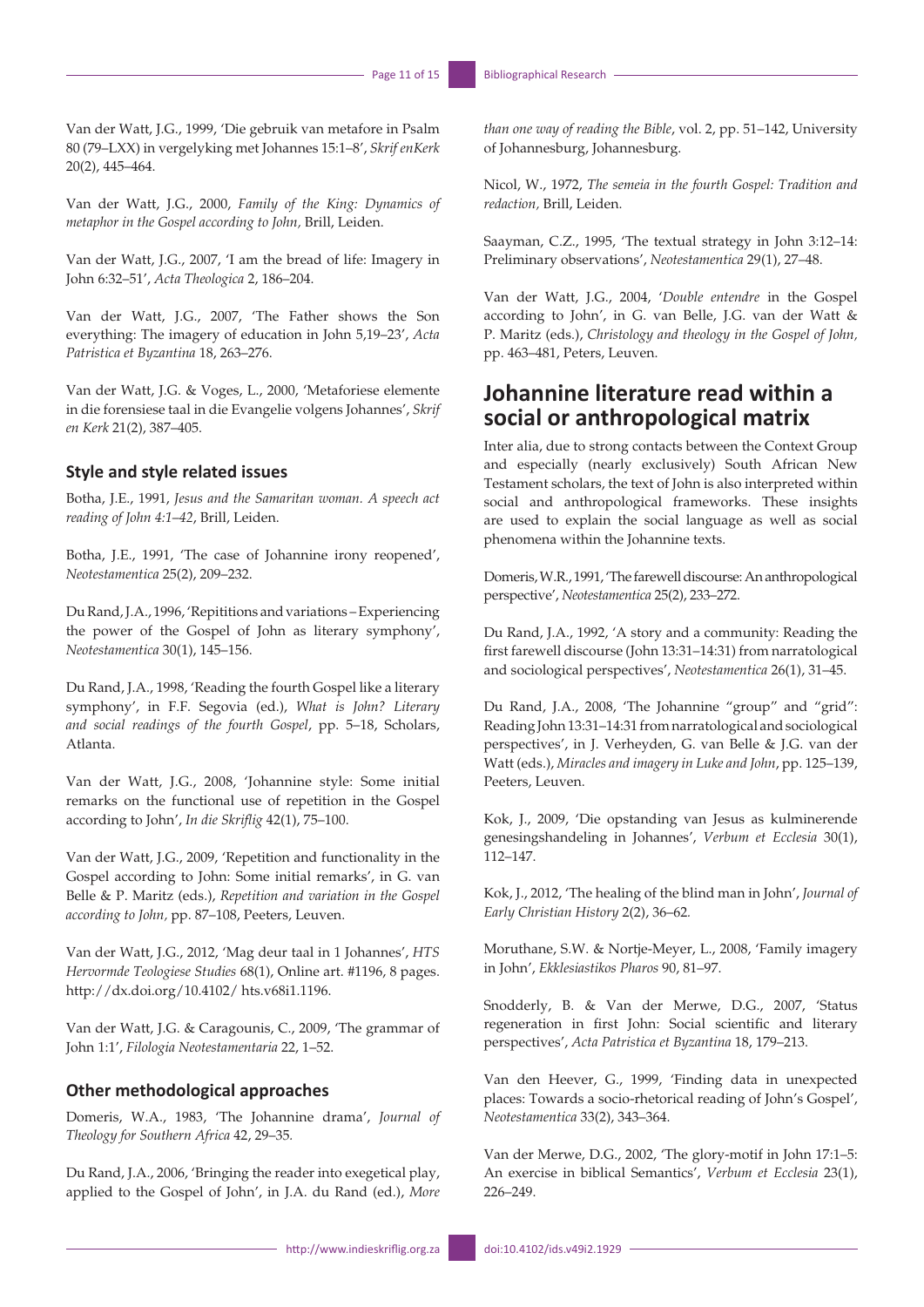Van der Watt, J.G., 2000, *Family of the King: Dynamics of metaphor in the Gospel according to John,* Brill, Leiden.

Van der Watt, J.G., 2001, 'Fisiese families en aardse families in die Evangelie volgens Johannes', *Verbum et Ecclesia* 22(1), 158–177.

Van Zyl, C. & Nortje-Meyer, S.J., 2007, 'Footwashing as a family event in John 13:1–20', *Ekklesiastikos Pharos* 89, 341–351.

## **Publications consciously applying Johannine exegetical material to African situations**

What is evident from the articles listed here is the strong conviction within African scholarship that the Bible is important, and should therefore address the respective situations not only of academic readers but also of the ordinary grass roots Christians. How that should be done is, of course, a matter of much debate. Most articles offer some attempt to apply to or interpret the exegetical material for the (their) current African situation. This is usually evident from the titles of these articles.

Bidzoga, G.R., 2006, 'Jesus, the way to the Father in John 14:1–14: A link with the African situation today', *Hekima Review* 35, 33–45.

Dube, M.W., 1992, 'Jesus and the Samaritan woman: A Motswana feminist theological reflection on woman and social transformation', *Boleswa Journal of Occasional Theological Papers* 1(5), 5–9.

Dube, M.W., 1996, 'Reading for decolonialization (John 4:1–42)', *Semeia* 75, 37–59.

Dube, M.W., 1996, *Saviour of the world but not of this world: A post-colonial reading of spatial construction in John,* Scholars, Atlanta.

Dube, M.W., 2000, 'Batswaka: Which traveller are you (John 1:1–18)?', in G.O. West & M.W. Dube (eds.), *The Bible in Africa: Transactions, trajectories and trends,* pp. 150–162, Brill, Leiden.

Dube, M.W., 2001, 'John 4:1–42: The five husbands at the well of living waters – The Samaritan woman and African woman', in N.J. Njoroge & M.W. Dube (eds.), *Talitha Cum! Theologies of African woman,* pp. 40–65, Cluster, Pietermaritzburg.

Dube, M.W., 2002, 'Reading for decolonialization (John 4.1–42)', in M.W. Dube & J.L. Staley (eds.), *John and Postcolonialism: Travel, space and power*, pp. 51–755, Sheffield Academic Press, Sheffield.

Du Rand, J.A., 2002, 'Die Johannese Logos kom opnuut tuis in Afrika', *Verbum et Ecclesia* 23(1), 80–91.

Du Rand, J.A., 2002, 'The Johannine Jesus in Africa?', in F. Segovia, A. Culpepper & J. Painter (eds.), *World, theology and community in John: Festschrift R Kysar*, pp. 211–228, Fortress, Philadelphia.

Folarin, G.O., 2001, *The Gospel of John in African perspective,*  His love Publishers, Ilorin.

Folarin, G.O., 2002, 'Functional Christology in the fourth Gospel: Implications for African Christianity', *African Journal of Biblical Studies* 18(2), 22–38.

Kang, J., 2003, 'The story of Lazarus (John 11:1–44): Reading from the Malawian context', *Malawi Journal of Biblical Studies*  1, 37–48.

Kgalemang, M., 2004, 'John 9: Deconstructing the HIV/AIDS stigma', in M.W. Dube & M.R.A. Kanyoro (eds.), *Grant me justice! HIV/AIDS & gender readings of the Bible, pp. 141-168,* Cluster, Pietermaritzburg.

Kinoti, H.W., 1999, 'John 1:1–18: An African perspective', in J.R. Levison & P. Pope-Levison (eds.), *Return to Babel: Global perspectives on the Bible,* pp. 145–150, Westminster John Knox, Louisville.

Lombard, H.A., 1998, 'Orthodoxy and other-worldliness of the church: Johannine perspectives on Christianity in a new South Africa', *Neotestamentica* 32(2), 497–508.

Manus, C.U., 1987, 'The Samaritan woman (Jn 4:17 ff.): Reflections on female leadership and nation building in Africa', *African Journal of Biblical Studies* 2(1–2), 52–63.

Manus, C.U., 1992, 'John 6:1–15 and its synoptic parallels: An African approach toward the solution of a Johannine critical problem', *Journal of the Interdenominational Theological Centre*  19(1–2), 47–71.

Manus, C.U., 2002, 'Reconstructing Christology for Africa of the 21st century: A re-reading of Mark 11:15–19 and parallels: Matt. 21:12–17; Lk. 19:45–48; John 2:13–22', *African Journal of Biblical Studies* 18(2), 1–21.

Ndayango, A.C.C., 2001, *Wunder, Glaube, und Leben bei Johannes: Eine exegetisch-hermeneutische Studie am Beispiel von Joh 3 im Hinblick auf die Inkulturationsaufgabe,* Norbert, Bonn.

Ngele, O.K., 2011, 'Exegesis of John 13:1–17: Implication of Jesus' servant leadership model for the church and Nigerian society', *Nsukka Journal of Religious and Cultural Studies* 4(1), 64–86.

Nwaigbo, F., 2006, 'Church in Africa and interreligious dialogue in the third millennium: Jesus and the Samaritian woman as a paradigm', *Third Millennium* 9(4), 38–57.

Okure, T., 1993, '"*AFES AYTHN"* (Jn 12:7): The challenge of the anointing at Bethany (Jn 12:1–8 and parallels) for the contemporary church', in S. Sempore (ed.), *Universalisme*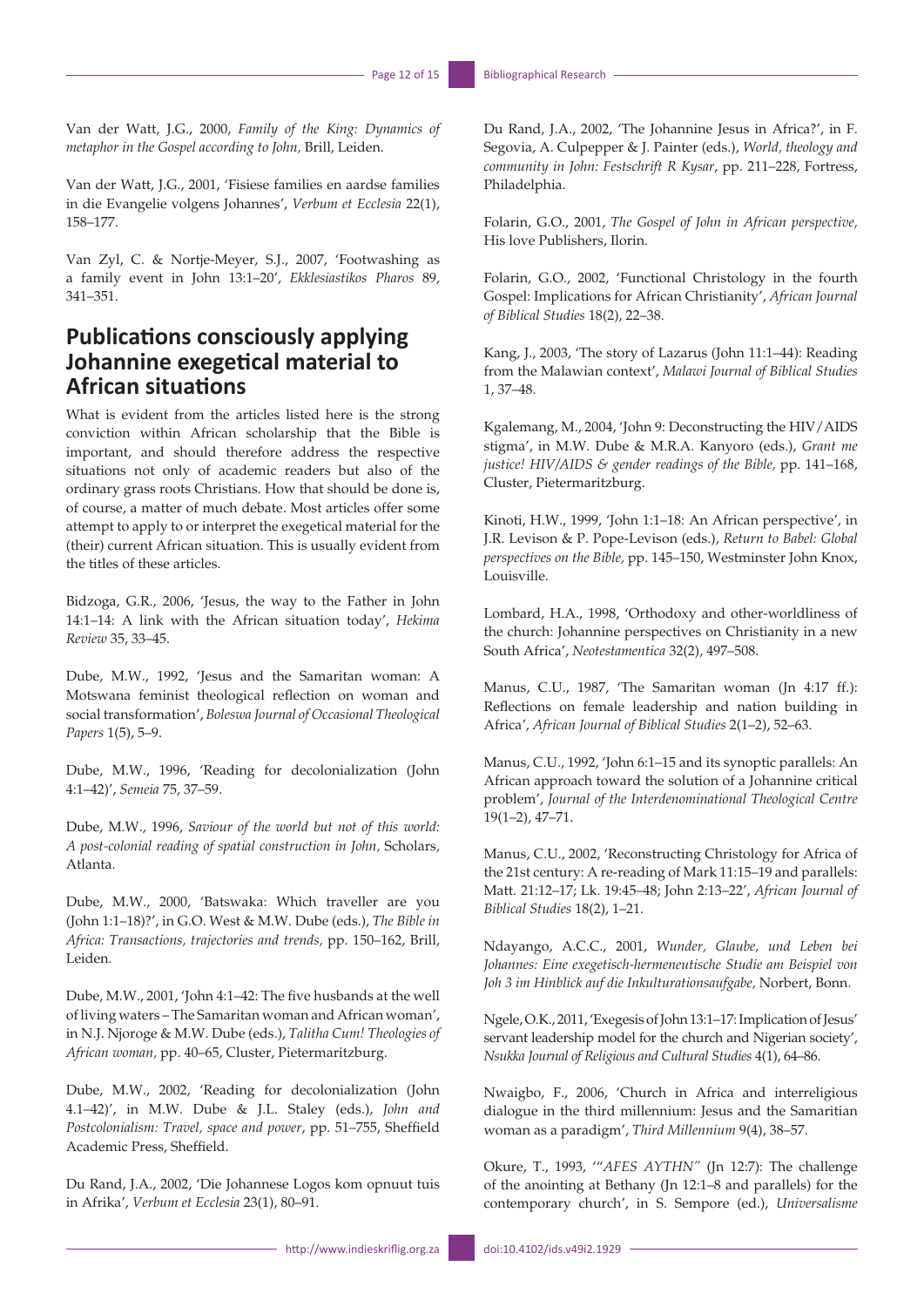*et Mission dans la Bible*, pp. 137–146, Katholische Jungschar Oesterreiches et BICAM, Nairobi.

Omotoye, R., 2006, 'Jesus Christ and the adulterous woman: A case for embracing HIV/AIDS patients in Nigeria', in S.O. Abogunrin & J.O. Akao (eds.), *Biblical view of sex and sexuality from African perspective*, pp. 300–308, Nigerian Association of Biblical Studies, Ibadan.

Owan, K.J.N., 1996, 'Jesus, justice and John 10:10: Liberation hermeneutics in the Nigerian context', *Nigerian Journal of Theology* 10(1), 18–42.

Sindima, H.J., 1990, 'Moyo: Fullness of life – A hermeneutic of the Logos in John's prologue', *African Christian Studies* 6(4), 50–62.

Tshehla, S.T., 2003, 'Colenso, John 1:1–18 and the politics of insider- and outsider-translating', in J.A. Draper (ed.), *The eye of the storm: Bishop John William Colenso and the crisis of biblical interpretation,* pp. 29–41, Clark, London.

Van der Watt, J.G., 1998, 'My reading of 1 John in Africa', in I. Kitzberger (ed.), *Personal voices in New Testament scholarship*, pp. 142–155, Routledge, London.

Waweru, H.M., 2008, 'Jesus and ordinary woman in the Gospel of John: An African Perspective', *Swedish Missional Themes* 96(2), 139–160.

### **John and interreligious discussions**

Reflection on the role of Johannine literature within the current interreligious debates (predominantly between African traditional religion, Christianity and Islam) is onesided. When emphasising inculturation the relationship between African traditional religions and Christianity should be noted. Little is however done on the area of the relationship between Christianity and Islam. This issue will become more of a challenge in Africa in the future, especially in the light of clear developments in this direction within international debates. John, with its strong emphasis on Christology, emphasising Jesus as the true way to life (John 14:6), will offer its own challenges based on its exclusive claims about Christ.

Nwaigbo, F., 2006, 'Church in Africa and interreligious dialogue in the third millennium: Jesus and the Samaritian woman as a paradigm', *Third Millennium* 9(4), 38–57.

Verster, P., 2009, 'Die liefde van God as aanknopingspunt vir 'n gesprek met Moslems: Die rol van Joh 3:16', *Acta Theologica*  29(2), 151–168.

### **John and the other gospels**

Although the relation between John and the other Gospels is one of the major points of discussion in traditional Johannine research on historical critical issues, this is not an area of research that was or is of interest to African Johannine

scholars. Attention is nevertheless given to this problem in some of the introductions.

Du Rand, J.A., 1991, *Johannnine perspectives, part 1: Introduction to the Johannine writings*, Orion, Midrand.

Manus, C.U., 1992, 'John 6:1–15 and its synoptic parallels: An African approach toward the solution of a Johannine critical problem', *Journal of the International Theological Centre* 19(1-2), 47–71.

Schaeffler, E., 2006, 'Jesus' non-violence at his arrest: The synoptics and John's Gospel compared', *Acta Patristica et Byzantina* 17, 312–326.

Van der Watt, J.G., 2007, 'Der Meisterschüler Gottes Joh 5,19– 23 (vgl. Q10,22; Mat 11,27; Luk 10,27)', in R. Zimmermann (ed.), *Gleichnis-Kompendium des Neuen Testaments*, pp. 745– 754, Mohr Siebeck, Tübingen.

Van der Watt, J.G., 2007, *Introduction to the Gospel and letters of John,* Clark, London.

# **Commentaries and introductory material related to the Johannine literature**

Africans have written several commentaries on John, but none of these can be called a standard or major commentary. There was also limited interest in introductory questions, and both the introductions to John by Du Rand and Van der Watt were and are prescribed internationally. The *African Bible Commentary* should also be noted, although the project largely excluded Johannine scholars from South Africa.

Du Rand, J.A., 1989, 'Die Evangelie volgens Johannes', in *Verklarende Bybel*, pp. 110–150, NG Kerk-Uitgewers, Kaapstad.

Du Rand, J.A., 1991, 'Inleiding tot die Johannesevangelie', in A.B. du Toit (red.), *Handleiding by die Nuwe Testament, deel 6,* pp. 1–36, NG Kerkboekhandel, Pretoria.

Du Rand, J.A., 1991, *Johannnine perspectives, part 1: Introduction to the Johannine writings*, Orion, Midrand.

Du Rand, J.A., 1994, 'The Gospel according to John, and Revelation', in A.B. du Toit (ed.), *Guide to the New Testament,* pp. 1–29, 227–263, Lux Verbi, Wellington.

Magezi, V. & Manzanga, P., 2010, 'A study to establish the most plausible background to the forth Gospel (John)', *HTS Hervormde Teologiese Studies* 66(1), 7 pages. doi: 10.4102/hts. v68 | 1.1008.

Ngewa, S.M., 2006, '1+2+3 John', in T. Adeyemo (ed.), *Africa Bible commentary,* pp. 1529–1538, Zondervan, Grand Rapids.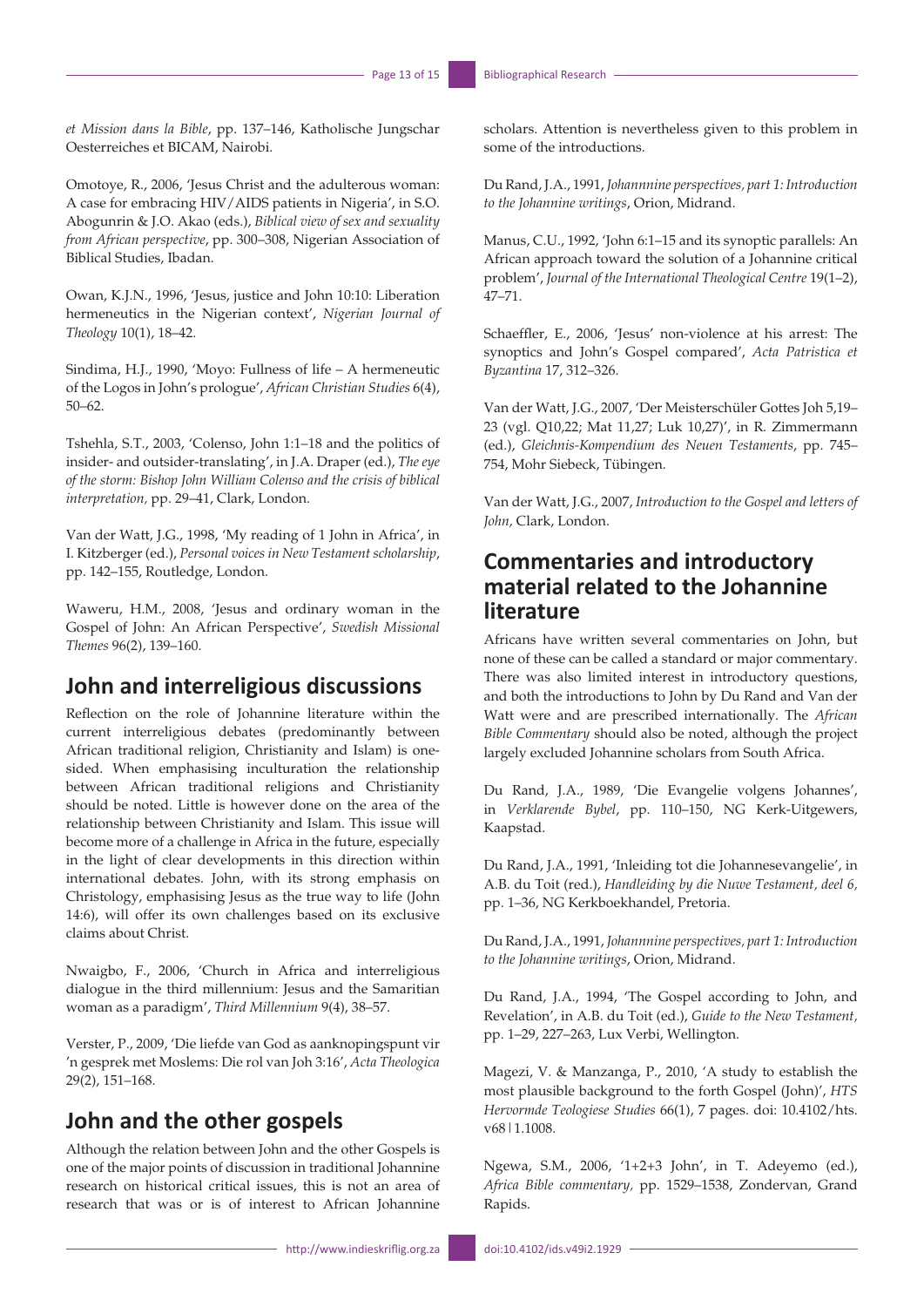Ngewa, S.M., 2006, 'John'*,* in T. Adeyemo (ed.), *Africa Bible commentary,* pp. 1251–1296, Zondervan, Grand Rapids.

Ngewa, S.M., 2007, *The Gospel of John: A commentary for pastors, teachers and preachers*, Evangel, Nairobi.

Okure, T., 1998, 'John', in W.R. Farmer (ed.), *The International Bible Commentary,* pp. 1438–1501, Liturgical Press, Collegeville.

Tolmie, D.F., 1995, 'Die presbiter Johannes as outeur van die Johannesevangelie en -briewe?', *Nederduitse Gereformeerde Teologiese Tydskrif* 35(3–4), 481–492.

Van Aarde, A.G., 1985, 'Die outeurskapsvraag van die Johannesevangelie met die oog op interpretasie of resepsie', *Skrif & Kerk* 6, 45–62.

Van Aarde, A.G., 2011, 'Bultmann, R: Sy mees invloedryke bydrae in die 20ste eeu – "Urchristentum", "Jesus", "Johannes"-kommentaar?', *HTS Hervormde Teologiese Studies* 67(3), 1–7.

Van der Watt, J.G., 2007, *Introduction to the Gospel and letters of John,* Clark, London.

Van der Watt, J.G., 2009, 'Evangelie volgens Johannes', in W. Vosloo & F. Janse van Rensburg (red.), *Bybellenium: Eenvolume kommentaar,* pp. 1314–1370, Christelike Uitgewersmaatskappy, Vereeniging.

Van der Watt, J.G., 2011, '1,2,3 Johannes: 'n Oorsig oor die huidige stand van navorsing rakende inleidingsvraagstukke', *Hervormde Teologiese Studies* 67(1), Online art #867, 7 pages. doi: 10.4102/hts.v67i1.867.

Van der Watt, J.G., 2011, '1,2,3 John', in M.D. Coogan (ed.), *The Oxford Encyclopedia of the Books of the Bible,* vol. 1, pp. 472–477, Oxford University Publishers, Oxford.

### **Publications related to the letters of John**

Although there are a number of publications on the letters of John, the majority were written by Du Rand and Van der Watt, both from South Africa. It cannot really be claimed that the letters are a topic of major interest in Africa. Johannine scholars in Africa should be encouraged to study these short but powerful letters in more detail. Since Christology and ethics, and their interrelatedness, are focus points in the letters, the content of the letters is especially relevant to African reflections on inculturation.

De Villiers, P.G.R., 2014, 'Union with the transcendent God in Philo and John's Gospel', *HTS Hervormde Teologiese Studies*  70(1), 1–8.

Du Preez, J., 1978, '"Sperma tou Theou" in 1 Joh 3:9', *Nederduitse Gereformeerde Teologiese Tydskrif* 17(1), 105–106.

Du Rand, J.A., 1980, 'Die ontsluiting van die struktuur van 3 Johannes met die oog op verdere eksegese', *Skrif en Kerk* 1(1), 33–47.

Du Rand, J.A., 1980, '"In waarheid en liefde …": 'n Metodologiese sleutel tot die verstaan van die tweede Johannesbrief', *Humanitas* 5(4), 317–326.

Du Rand, J.A., 1982, 'A discourse analysis of 1 John', *Neotestamentica* 13, 1–46.

Du Rand, J.A., 1982, *Entole in die Johannesevangelie en -briewe*, Nuwe Testamentiese Werkgemeenskap in Suid-Afrika, Pretoria.

Du Rand, J.A., 1982, 'The structure and message of 2 John', *Neotestamentica* 13, 108–138.

Du Rand, J.A., 1982, 'The structure of 3 John', *Neotestamentica* 13, 129–142.

Du Rand, J.A., 1987, 'Teologiese interpretasies in die leerstellige konfliksituasies volgens die Johannesbriewe', *Nederduitse Gereformeerde Teologiese Tydskrif* 28(3), 142–152.

Du Rand, J.A., 1989, 'Johanneïse identifikasie: Etiese momente in die Johannesbriewe', *Nederduitse Gereformeerde Teologiese Tydskrif* 30, 29–47.

Du Toit, A.B., 1990, 'Sondebelydenis volgens 1 Johannes', *Nederduitse Gereformeerde Teologiese Tydskrif* 31(4), 520–525.

Kotze, P.P.A., 1979, 'The meaning of 1 John 3:9 with reference to 1 John 1:8 and 10', *Neotestamentica* 13, 68–83.

Ngewa, S.M., 2006, '1+2+3 John', in T. Adeyemo (ed.), *Africa Bible commentary,* pp. 1529–1538, Zondervan, Grand Rapids.

Snodderly, B. & Van der Merwe, D.G., 2007, 'Status regeneration in first John: Social scientific and literary perspectives', *Acta Patristica et Byzantina* 18, 179–213.

Umoh, C., 2005, 'Authority, crisis and conflict in the Johannine community: An inculturation hermeneutic of 1 John', *Journal of Inculturation Theology* 7(1), 15–30.

Van der Merwe, D.G., 2008, 'The past and future time in the present in 1 John', *Acta Patristica et Byzantina* 19, 290–328.

Van der Merwe, D.G., 2013, 'Early Christian spirituality according to the first epistle of John: The identification of different "lived experiences"', *HTS Hervormde Teologiese Studies* 69(1), 1–9.

Van der Merwe, D.G., 2014, 'Early Christian spiritualities of sin and forgiveness according to 1 John', *HTS Hervormde Teologiese Studies* 70(1), 1–11.